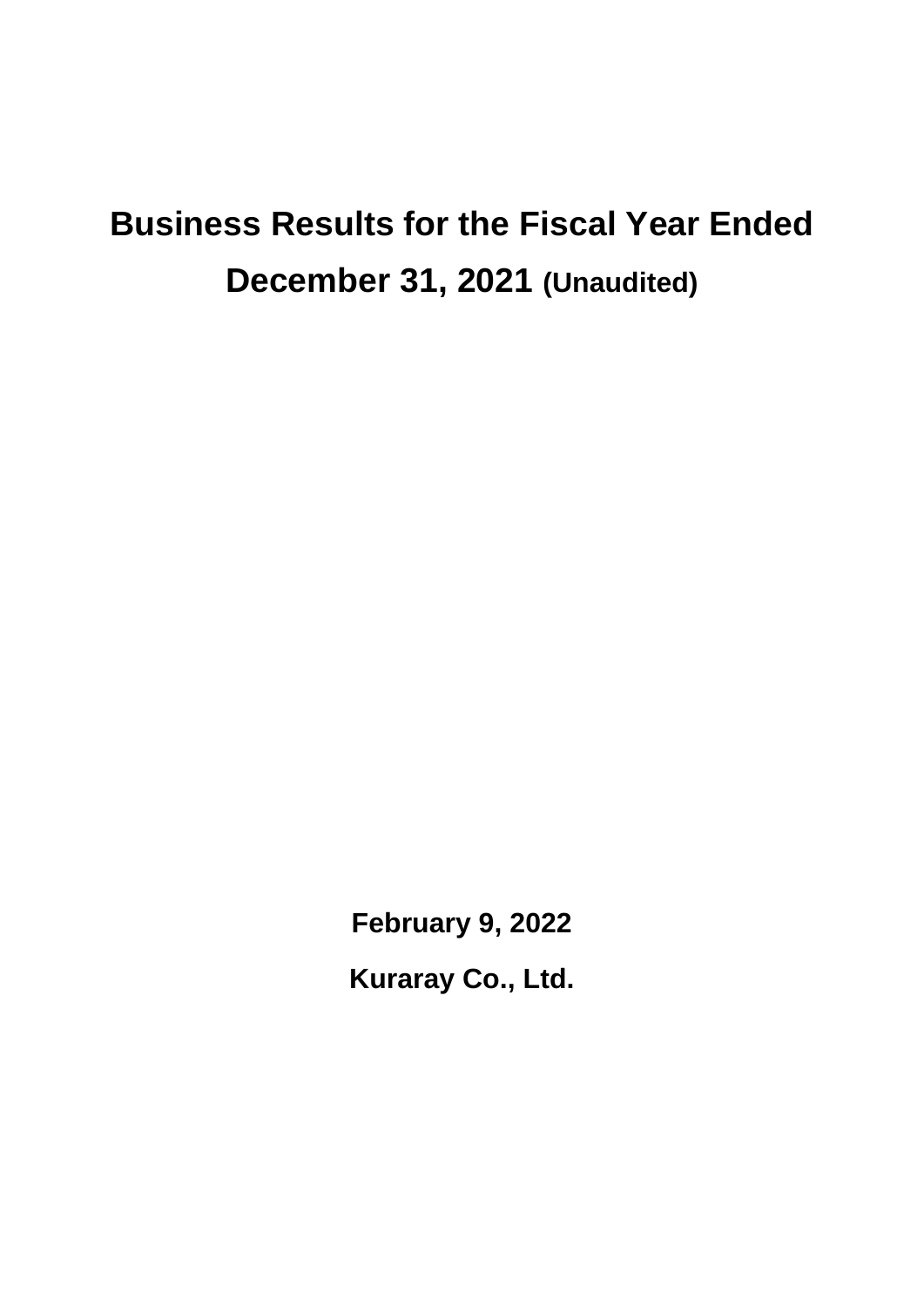### **Consolidated Earnings Report for the Fiscal Year Ended December 31, 2021**

| Name of listed company: | Kuraray Co., Ltd.                                              |
|-------------------------|----------------------------------------------------------------|
| Stock code:             | 3405                                                           |
| Stock exchange listing: | Tokyo, first section                                           |
| URL:                    | https://www.kuraray.com/                                       |
| Representative:         |                                                                |
| Title:                  | Representative Director and President                          |
| Name:                   | Hitoshi Kawahara                                               |
| Contact:                |                                                                |
| Title:                  | Senior Manager, Corporate Communications Department, Corporate |
|                         | <b>Management Planning Office</b>                              |
| Name:                   | Shinichi Takizawa                                              |
| Tel:                    | +81-3-6701-1070                                                |

Preparation of supplementary documentation for the quarterly earnings report: Yes Holding of quarterly earnings results briefing: Yes (for securities analysts and institutional investors)

### (Millions of yen rounded down unless otherwise stated) **1. Consolidated Financial Results for Fiscal 2021 (January 1, 2021 to December 31, 2021)**

### **(1) Consolidated Operating Results**

(Percentage changes displayed for net sales, operating income, ordinary income and net income attributable to owners of the parent are comparisons with the corresponding period of the previous fiscal year.)

|                             |                  |       |                       |        |                             |        |                                                       | (Millions of yen) |
|-----------------------------|------------------|-------|-----------------------|--------|-----------------------------|--------|-------------------------------------------------------|-------------------|
|                             | <b>Net Sales</b> |       | Operating Income      |        | Ordinary Income             |        | Net Income<br>Attributable to Owners<br>of the Parent |                   |
|                             |                  | (%)   |                       | (%)    |                             | (%)    |                                                       | $(\% )$           |
| Fiscal 2021                 | 629,370          | 16.2  | 72,256                | 63.0   | 68,765                      | 73.0   | 37,262                                                |                   |
| Fiscal 2020                 | 541,797          | (5.9) | 44.341                | (18.1) | 39.740                      | (17.7) | 2,570                                                 |                   |
| Note: Comprehensive income: |                  |       | For the fiscal 2021 : |        | ¥75,741 million             |        | $-$ %)                                                |                   |
|                             |                  |       | For the fiscal 2020:  |        | $-\frac{2}{1}$ ,430 million |        | $-$ %)                                                |                   |

|             | Net Income per<br>Share (Yen) | <b>Fully Diluted Net</b><br>Income per Share<br>'Yen). | Return on<br>Equity (%) | Return on Total<br>Assets (%) | Operating<br>Income/Net Sales<br>$(\% )$ |
|-------------|-------------------------------|--------------------------------------------------------|-------------------------|-------------------------------|------------------------------------------|
| Fiscal 2021 | 108.32                        | 108.23                                                 | 7.0                     | 6.4                           | 11.5                                     |
| Fiscal 2020 | 7.48                          | 7.47                                                   | 0.5                     | 3.9                           | 8.2                                      |

[Reference] Equity in earnings of affiliate: For fiscal 2021: ¥261 million

For fiscal 2020: ¥257 million

### **(2) Consolidated Financial Position**

| $\mathbf{v}$                                             |              |                   |         |                  |      | (Millions of yen)    |
|----------------------------------------------------------|--------------|-------------------|---------|------------------|------|----------------------|
|                                                          | Total Assets | <b>Net Assets</b> |         | Equity Ratio (%) |      | Net Assets per Share |
|                                                          |              |                   |         |                  |      | (Yen)                |
| Fiscal 2021                                              | 1,091,014    |                   | 579,602 |                  | 51.3 | 1,627.84             |
| Fiscal 2020                                              | 1,051,584    |                   | 515.481 |                  | 47.4 | 1.450.32             |
| [Reference] Equity attributable to owners of the parent: |              | For fiscal 2021:  |         | ¥559,984 million |      |                      |
|                                                          |              |                   |         | For fiscal 2020: |      | ¥498,798 million     |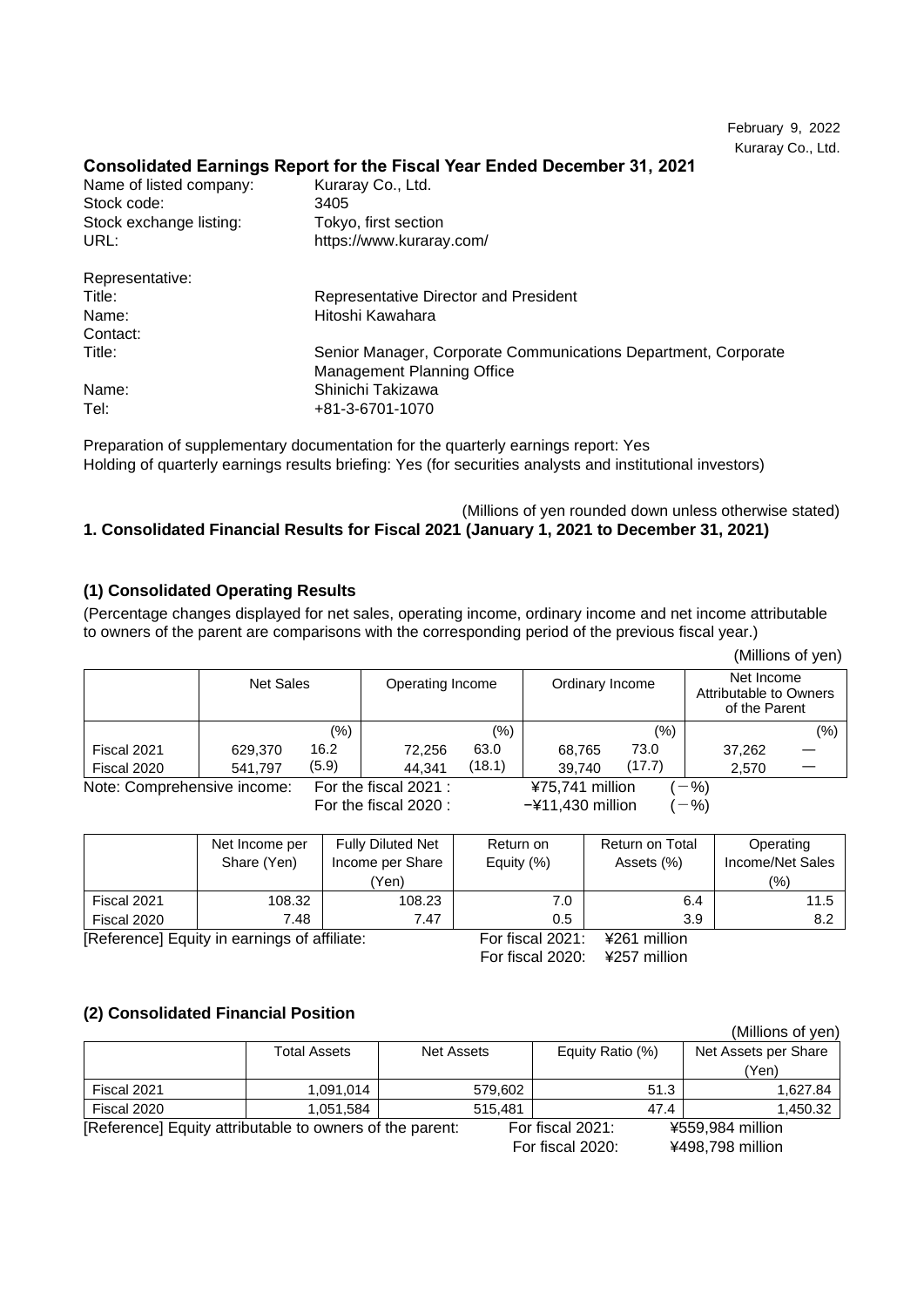### **(3) Consolidated Cash Flows**

|             |                             |                             |                             | (Millions of ven)     |
|-------------|-----------------------------|-----------------------------|-----------------------------|-----------------------|
|             | Cash Flows from             | Cash Flows from             | Cash Flows from             | Cash and Cash         |
|             | <b>Operating Activities</b> | <b>Investing Activities</b> | <b>Financing Activities</b> | Equivalents at End of |
|             |                             |                             |                             | Period                |
| Fiscal 2021 | 78.221                      | (65, 595)                   | (47.447)                    | 151.487               |
| Fiscal 2020 | 79.947                      | (64, 025)                   | 91,508                      | 182,084               |

### **2. Dividends**

|                    |         |         |                          |         |        | 'Yen)            |                |                |
|--------------------|---------|---------|--------------------------|---------|--------|------------------|----------------|----------------|
|                    |         |         | Cash Dividends per Share |         |        | Total            | Payout Ratio   | Dividends/Net  |
| <b>Record Date</b> | Mar. 31 | Jun. 30 | Sep. 30                  | Dec. 31 | Annual | <b>Dividends</b> | (consolidated) | Assets         |
|                    |         |         |                          |         |        | Paid             | $(\%)$         | (consolidated) |
|                    |         |         |                          |         |        | (full year)      |                | $(\%)$         |
|                    |         |         |                          |         |        | (¥ million)      |                |                |
| Fiscal 2020        |         | 21.00   |                          | 19.00   | 40.00  | 13,756           | 535.1          | 2.7            |
| Fiscal 2021        |         | 20.00   |                          | 20.00   | 40.00  | 13,760           | 36.9           | 2.6            |
| Fiscal 2022        |         |         |                          |         |        |                  |                |                |
| (Forecast)         |         | 21.00   |                          | 21.00   | 42.00  |                  | 33.6           |                |

### **3. Forecasts of Consolidated Financial Results for the Fiscal Year Ending December 31, 2022 (January 1, 2022 to December 31, 2022)**

(Percentage changes displayed for net sales, operating income, ordinary income and net income attributable to owners of the parent are comparisons with the corresponding period of the previous fiscal year.)

|                    |                  |     |                  |               |                        |         |               |      | (Millions of yen) |
|--------------------|------------------|-----|------------------|---------------|------------------------|---------|---------------|------|-------------------|
|                    | <b>Net Sales</b> |     | Operating Income |               | Ordinary Income        |         | Net Income    |      | Net Income        |
|                    |                  |     |                  |               | Attributable to Owners |         | per Share     |      |                   |
|                    |                  |     |                  |               |                        |         | of the Parent |      | (Yen)             |
|                    |                  | (%) |                  | $\frac{1}{2}$ |                        | $(\% )$ |               | (% ) |                   |
| Interim Period     | 320,000          |     | 33,000           |               | 31,000                 |         | 20,000        |      | 58.14             |
| <b>Full Fiscal</b> | 650,000          |     | 73,000           |               | 69,000                 |         | 43,000        |      | 125.00            |
| Year               |                  |     |                  |               |                        |         |               |      |                   |

Note: Due to the adoption of the "Accounting Standard for Revenue Recognition" (ASBJ Statement No. 29) from the fiscal year ending December 31, 2022, the above forecasts of consolidated financial results for fiscal 2022 reflect the application of the newly applied accounting standard. Therefore, the rate of change from the previous fiscal year and the same quarter of the previous year is not shown.

### **[Reference]**

- (1) Changes in Important Subsidiaries during the Period (Changes in Special Subsidiaries Involving Changes in the Scope of Consolidation) Added: No companies Excluded: No companies
- (2) Changes in Accounting Principles, Procedures and Presentation Methods in Connection with the Preparation of Quarterly Consolidated Financial Statements
	- 1. Changes following revision of accounting standards: No
	- 2. Changes besides 1. above: No
	- 3. Changes in accounting estimates: Yes
	- 4. Restatement: No
- (3) Number of Shares Issued and Outstanding (Common Shares)
- 1. Number of shares issued and outstanding (including treasury stock) as of the period end:

| As of December 31, 2021 | 354,863,603 shares |
|-------------------------|--------------------|
| As of December 31, 2020 | 354,863,603 shares |

2. Number of treasury shares as of the period-end: As of December 31, 2021 10,858,263 shares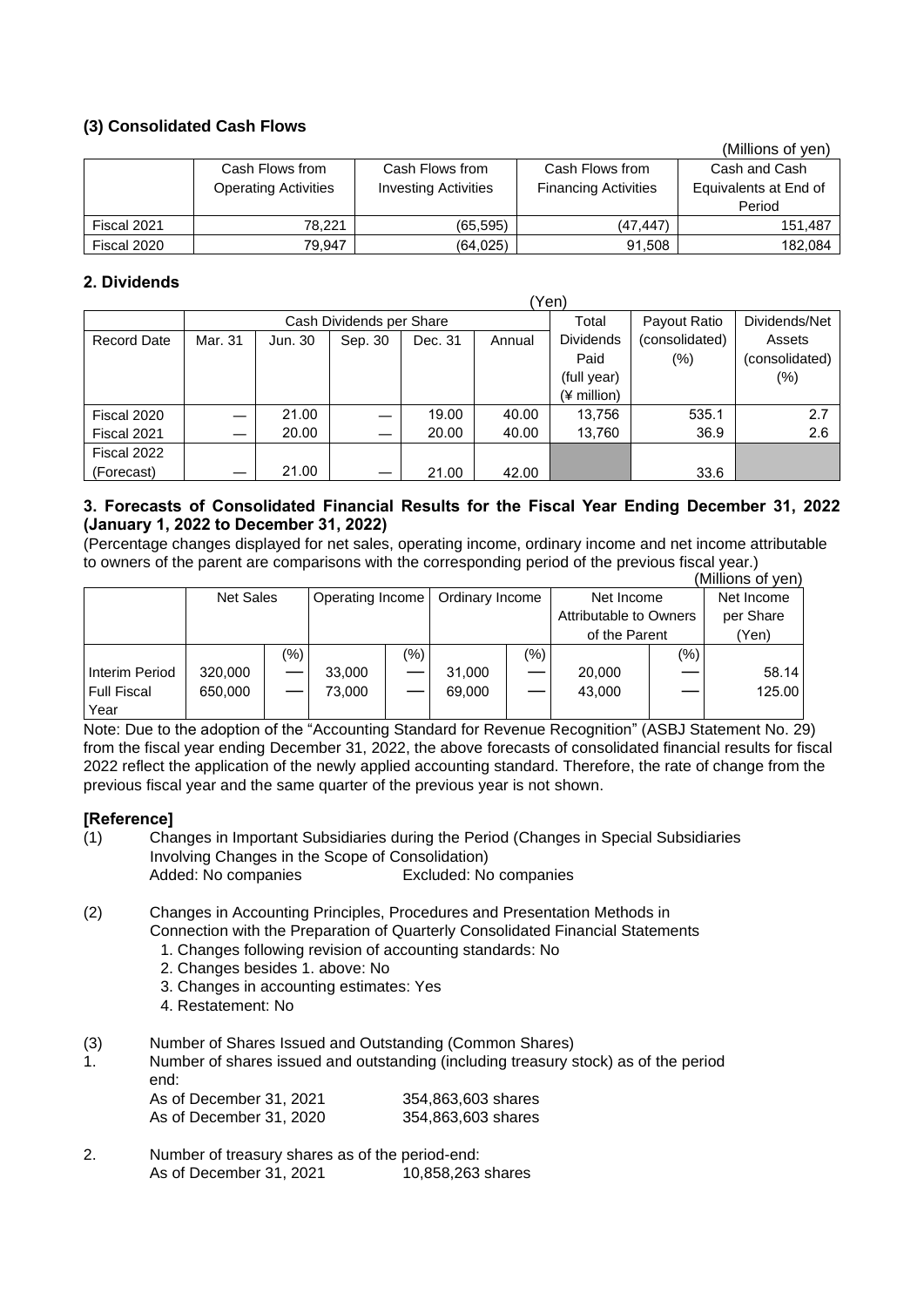As of December 31, 2020 10,940,270 shares

| 3. | Average number of shares for the period (cumulative): |                    |
|----|-------------------------------------------------------|--------------------|
|    | As of December 31, 2021                               | 343,987,048 shares |
|    | As of December 31, 2020                               | 343,879,649 shares |

### **[Reference]**

Summary of Unconsolidated Results

### **1. Unconsolidated Results for Fiscal 2021 (January 1, 2021 – December 31, 2021)**

(Percentages displayed for net sales, operating income, ordinary income and net income attributable to owners of the parent are comparisons with the previous fiscal year.)

### (1) Unconsolidated Operating Results

|             |           |          |                  |          |                 |          |                         | (Millions of yen) |
|-------------|-----------|----------|------------------|----------|-----------------|----------|-------------------------|-------------------|
|             | Net Sales |          | Operating Income |          | Ordinary Income |          | Net Income Attributable |                   |
|             |           |          |                  |          |                 |          | to Owners of the Parent |                   |
|             |           | (Change) |                  | (Change) |                 | (Change) |                         | (Change)          |
| Fiscal 2021 | 252.721   | 14.5     | 40,300           | 44.1     | 41.815          | 37.2     | 28.315                  | 79.6              |
| Fiscal 2020 | 220.812   | (6.6)    | 27.973           | (13.1)   | 30.476          | (6.9)    | 15.762                  | (34.3)            |

|             | Net Income<br>per Share (Yen) | <b>Fully Diluted</b><br>Net Income<br>per Share (Yen) |  |  |
|-------------|-------------------------------|-------------------------------------------------------|--|--|
| Fiscal 2021 | 82.32                         | 82.25                                                 |  |  |
| Fiscal 2020 | 45.84                         | 45.80                                                 |  |  |

### (2) Unconsolidated Financial Position

|                              |              |                           |                  | (Millions of<br>ven) |
|------------------------------|--------------|---------------------------|------------------|----------------------|
|                              | Total Assets | Net Assets                | Shareholders'    | Net Assets           |
|                              |              |                           | Equity Ratio (%) | per Share (Yen)      |
| Fiscal 2021                  | 968,040      | 402.996                   | 41.6             | 1.170.28             |
| Fiscal 2020                  | 946,036      | 387.496                   | 40.9             | 1.125.74             |
| $ -$<br>$\sim$ $\sim$ $\sim$ | . .          | $\cdot$<br>-<br>---- -- . | <br>-<br>$\cdot$ | <br>---- ----- ---   |

[Reference] Shareholders' equity: For fiscal 2021: ¥402,581 million For fiscal 2020: ¥387,167 million

Note: It is not required that this type of earnings report be audited.

### *Cautionary Statement with Respect to Forecasts of Consolidated Business Results*

*(Cautionary note regarding forward-looking statements)*

The results forecasts presented in this document are based upon currently available information and assumptions deemed rational. A variety of factors could cause actual results to differ materially from forecasts. Please refer to "1. Qualitative Information regarding Business Results (4) Outlook for Fiscal 2022" on page 7 of the Attachment for the assumptions used.

*Access to Documents and Other Materials Relating to the Year-End Results Briefing to Be Held on February 10, 2022* Related documents and materials will be disclosed through TDnet together with on our website on the day of earning announcement. The video of the briefing will be posted on the Company's website after the briefing is closed.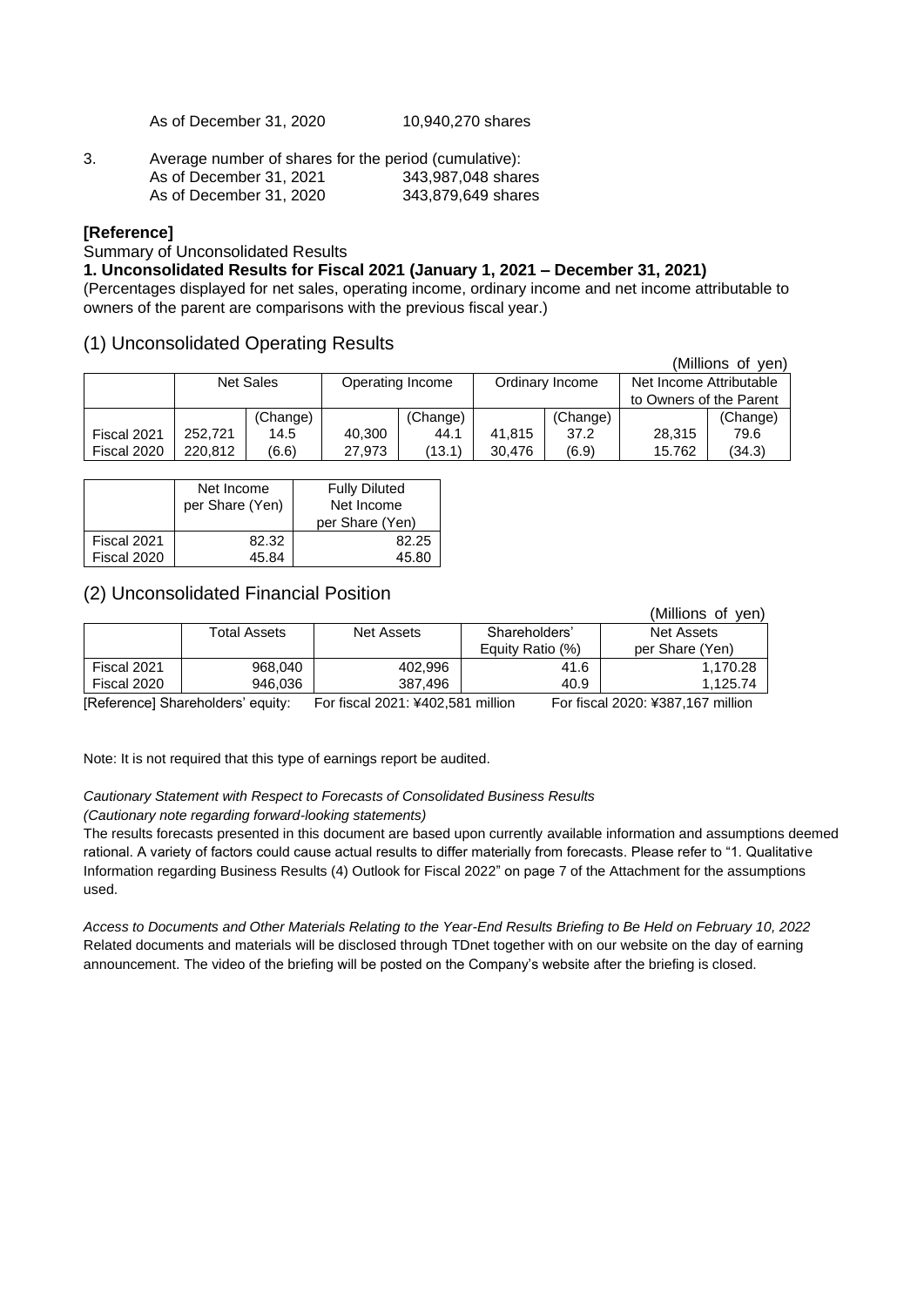### **Index of the Attachment**

|                                                                                         | 2  |
|-----------------------------------------------------------------------------------------|----|
|                                                                                         | 2  |
|                                                                                         | 5  |
|                                                                                         | 6  |
|                                                                                         | 7  |
| (5) Basic Policies Related to Profit Distribution and Dividends in Fiscal 2020 and 2021 | 9  |
|                                                                                         | 9  |
|                                                                                         | 9  |
| (2) Management Indicator Targets, Medium- to Long-Term Strategies                       |    |
|                                                                                         | 9  |
|                                                                                         | 10 |
|                                                                                         | 11 |
|                                                                                         | 11 |
| (2) Consolidated Statements of Income and Consolidated Statements                       |    |
|                                                                                         | 13 |
|                                                                                         | 16 |
|                                                                                         | 18 |
|                                                                                         | 20 |
|                                                                                         | 20 |
|                                                                                         | 20 |
|                                                                                         | 20 |
|                                                                                         | 20 |
|                                                                                         | 26 |
|                                                                                         | 26 |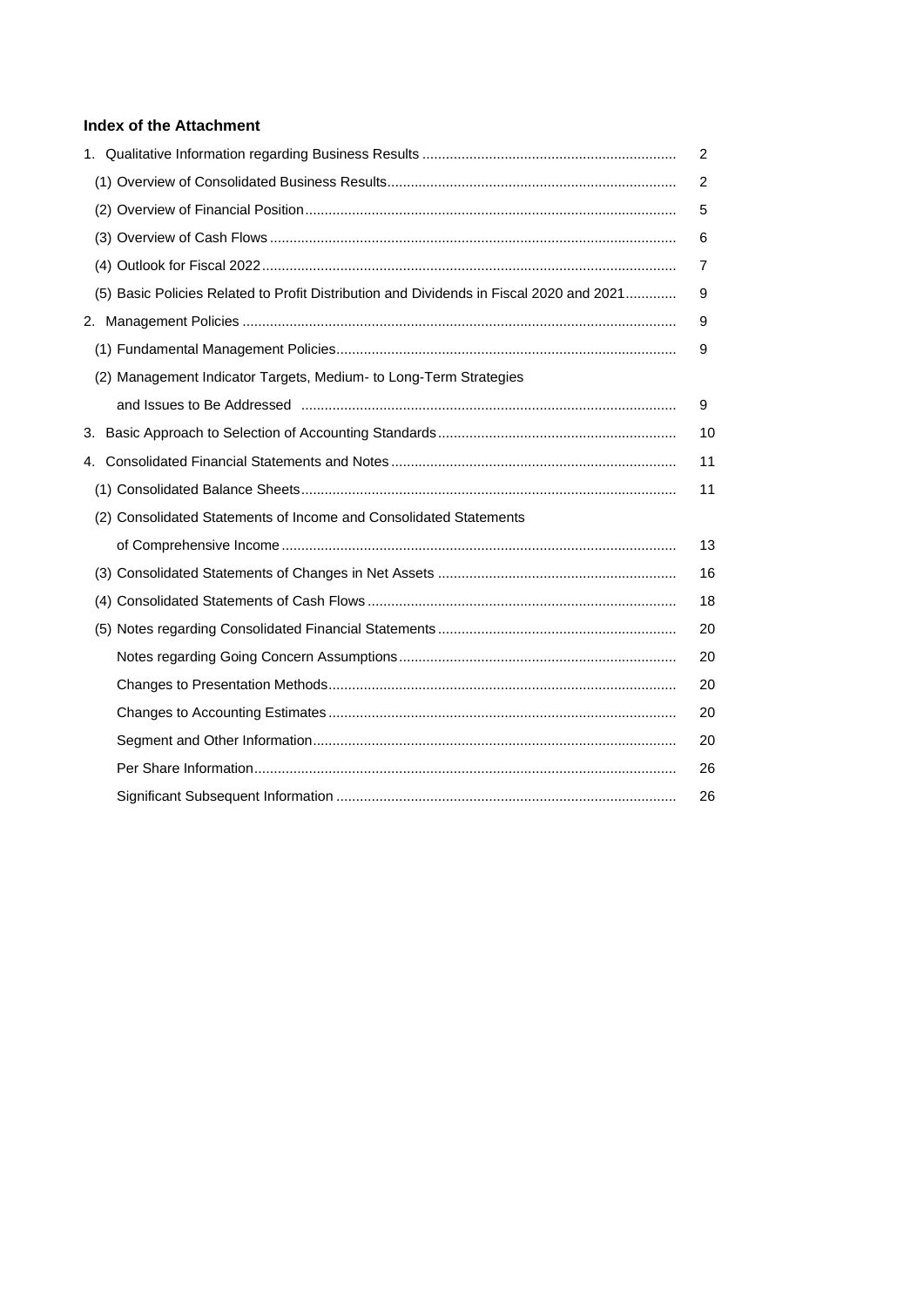### **1. Qualitative Information regarding Business Results**

### **(1) Overview of Consolidated Business Results**

In the fiscal year ended December 31, 2021 ("fiscal 2021"), the world economy continued to recover overall as economic activities have been invigorated with the easing of restrictions due to rising COVID-19 vaccination rates. However, new COVID-19 infection numbers continued to rise due to the emergence of new variants, raw material and fuel prices remaining high, and the semiconductor shortage and logistics disruptions grew more serious. Consequently, consolidated operating results for fiscal 2021 are as follows: net sales rose ¥87,573 million, or 16.2%, compared with the previous fiscal year to ¥629,370 million; operating income increased ¥27,914 million, or 63.0%, to ¥72,256 million; ordinary income increased ¥29,024 million, or 73.0%, to ¥68,765 million; and net income attributable to owners of the parent increased ¥34,691 million, or 1,349.5%, to ¥37,262 million. In fiscal 2021, Kuraray recorded an extraordinary loss comprising a loss on litigation of ¥4,296 million in connection with a fire in May 2018 at a Group subsidiary in the United States and a disaster loss of ¥3,284 million caused by a suspension of production at some facilities operated by a Group subsidiary in the United States due to a cold wave that swept across the southern United States.

|                                       |                  |                     |                  |                     |                  | (Millions of yen)   |  |
|---------------------------------------|------------------|---------------------|------------------|---------------------|------------------|---------------------|--|
|                                       |                  | FY2020              | FY2021           |                     |                  | Change              |  |
|                                       | <b>Net Sales</b> | Operating<br>Income | <b>Net Sales</b> | Operating<br>Income | <b>Net Sales</b> | Operating<br>Income |  |
| <b>Vinyl Acetate</b>                  | 257,114          | 40,779              | 304,690          | 57,726              | 47,575           | 16,946              |  |
| <b>Isoprene</b>                       | 50,390           | 3,808               | 61,940           | 5,694               | 11,550           | 1,885               |  |
| <b>Functional</b><br><b>Materials</b> | 124,980          | 2,994               | 139,078          | 8,189               | 14,098           | 5,194               |  |
| <b>Fibers and Textiles</b>            | 54,408           | 2,155               | 61,082           | 5,302               | 6,674            | 3,147               |  |
| Trading                               | 124,438          | 3,606               | 144,027          | 4,852               | 19,588           | 1,246               |  |
| <b>Others</b>                         | 41,707           | 214                 | 47,615           | 908                 | 5,908            | 694                 |  |
| <b>Elimination &amp;</b><br>Corporate | (111, 242)       | (9,217)             | (129,064)        | (10, 417)           | (17, 822)        | (1,200)             |  |
| Total                                 | 541,797          | 44,341              | 629,370          | 72,256              | 87,573           | 27,914              |  |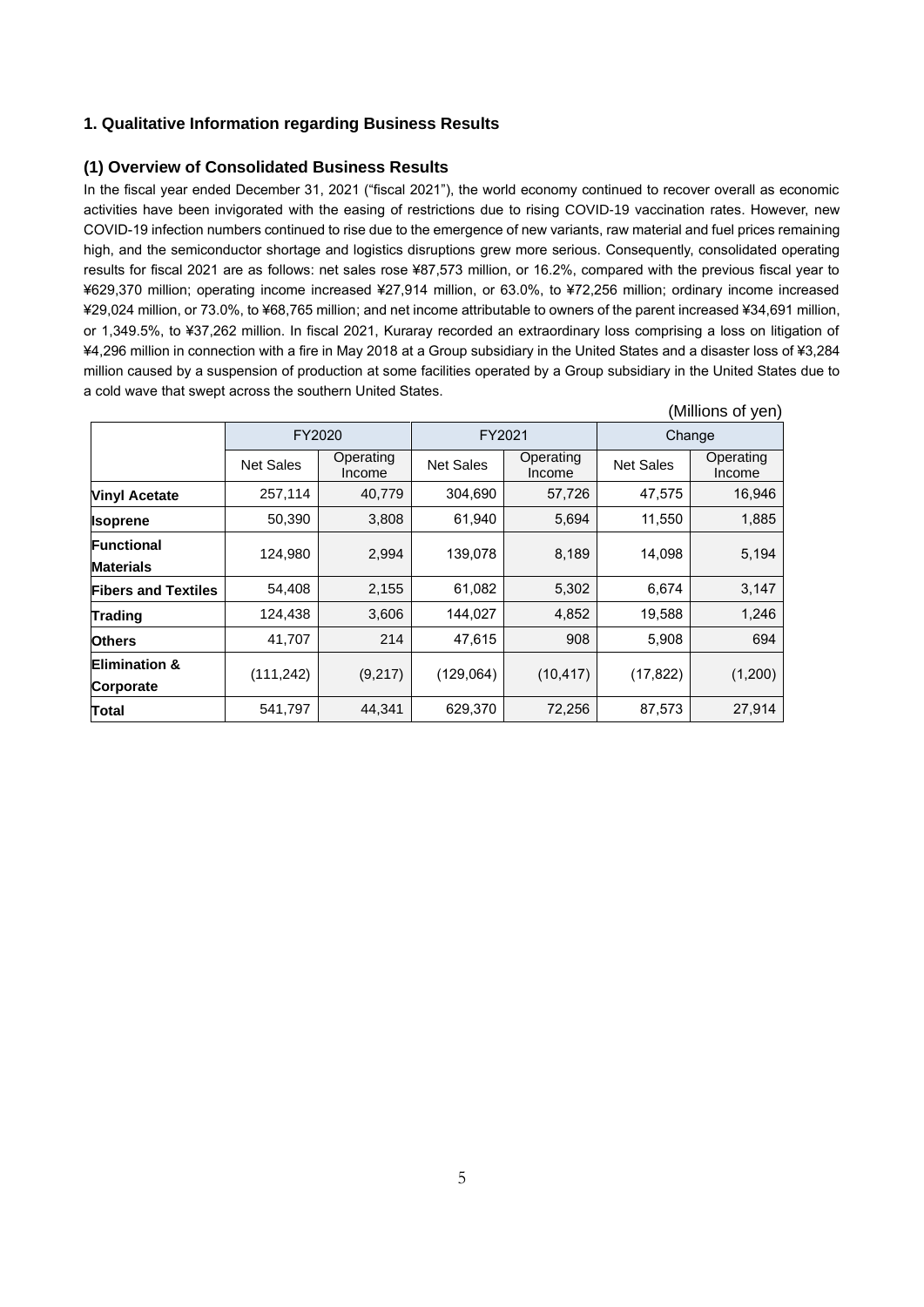### **Results by Business Segment**

### **Vinyl Acetate**

Sales in this segment increased 18.5% year on year to ¥304,690 million, and segment income rose 41.6% year on year to ¥57,726 million.



- (1) Although performance was impacted by high raw material and fuel prices, sales of PVA resin increased for a wide range of applications as global demand has been recovering. Sales of optical-use poval film were brisk against a backdrop of robust demand for LCD panels continuing from the second half of the previous fiscal year. The sales volume of PVB film rose year on year but were affected by a decrease in the production of automobiles caused by a shortage of semiconductors from the third quarter. Sales of water-soluble PVA film steadily expanded for use in unit dose detergent packets, including for laundry and dish detergents.
- (2) The sales volume of EVAL™ ethylene vinyl alcohol copolymer (EVOH resin) increased due to a recovery in demand for gas tank applications and continuing solid demand for food packaging applications but were affected by high raw material and fuel prices from the beginning of the year and a decrease in the production of automobiles from the third quarter.

#### **Isoprene**

Sales in this segment increased 22.9% year on year to ¥61,940 million, and segment income rose 49.5% year on year to ¥5,694 million.



- (1) The sales volume of isoprene chemicals and SEPTON™ thermoplastic elastomer increased due to a recovery in demand.
- (2) Sales of GENESTAR™ heat-resistant polyamide resin expanded as demand for electric and electronic device applications and automotive applications increased, despite the impact of rising costs associated with raw materials,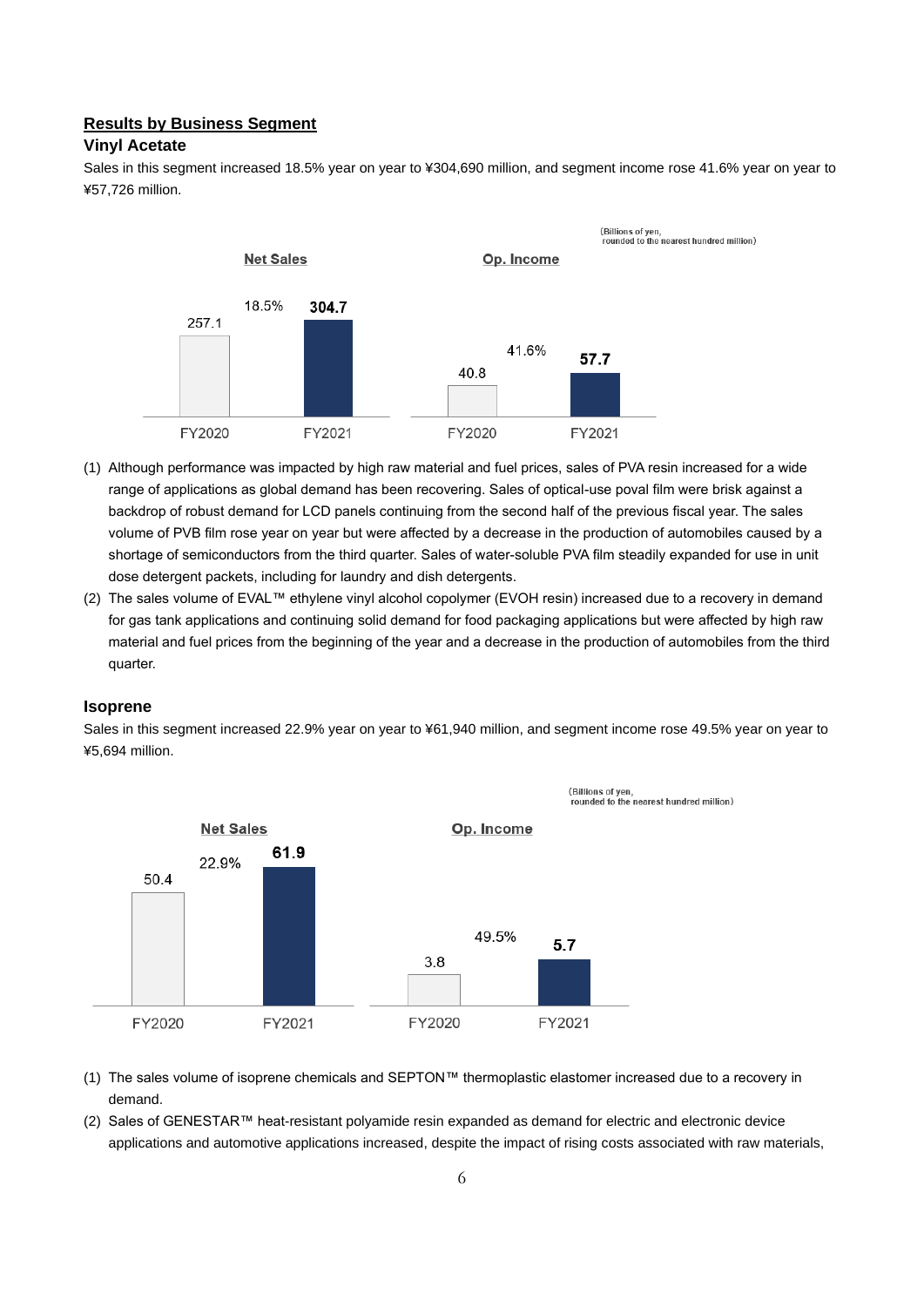fuel and logistics.

### **Functional Materials**

Sales in this segment increased 11.3% year on year to ¥139,078 million, and segment income rose 173.4% year on year to ¥8,189 million.



- (1) In the methacrylate business, sales of spatter-blocking barrier panels and displays remained steady, and market conditions stayed strong.
- (2) In the medical business, demand for new Kuraray products was strong in the dental materials business, especially in Europe and the United States, and sales expanded.
- (3) In the environmental solutions business, demand increased, especially for water treatment applications in Europe and the United States, and sales of activated carbon remained steady.

#### **Fibers and Textiles**

Sales in this segment rose 12.3% year on year to ¥61,082 million while segment income increased 146.1% year on year to ¥5,302 million.



- (1) Sales of CLARINO™ man-made leather remained steady, especially for use in shoes.
- (2) In fibers and industrial materials, the sales volume of KURALON™ and VECTRAN™ expanded, and sales volume increased.
- (3) In consumer goods and materials, demand for KURAFLEX™ in the restaurant industry was weak.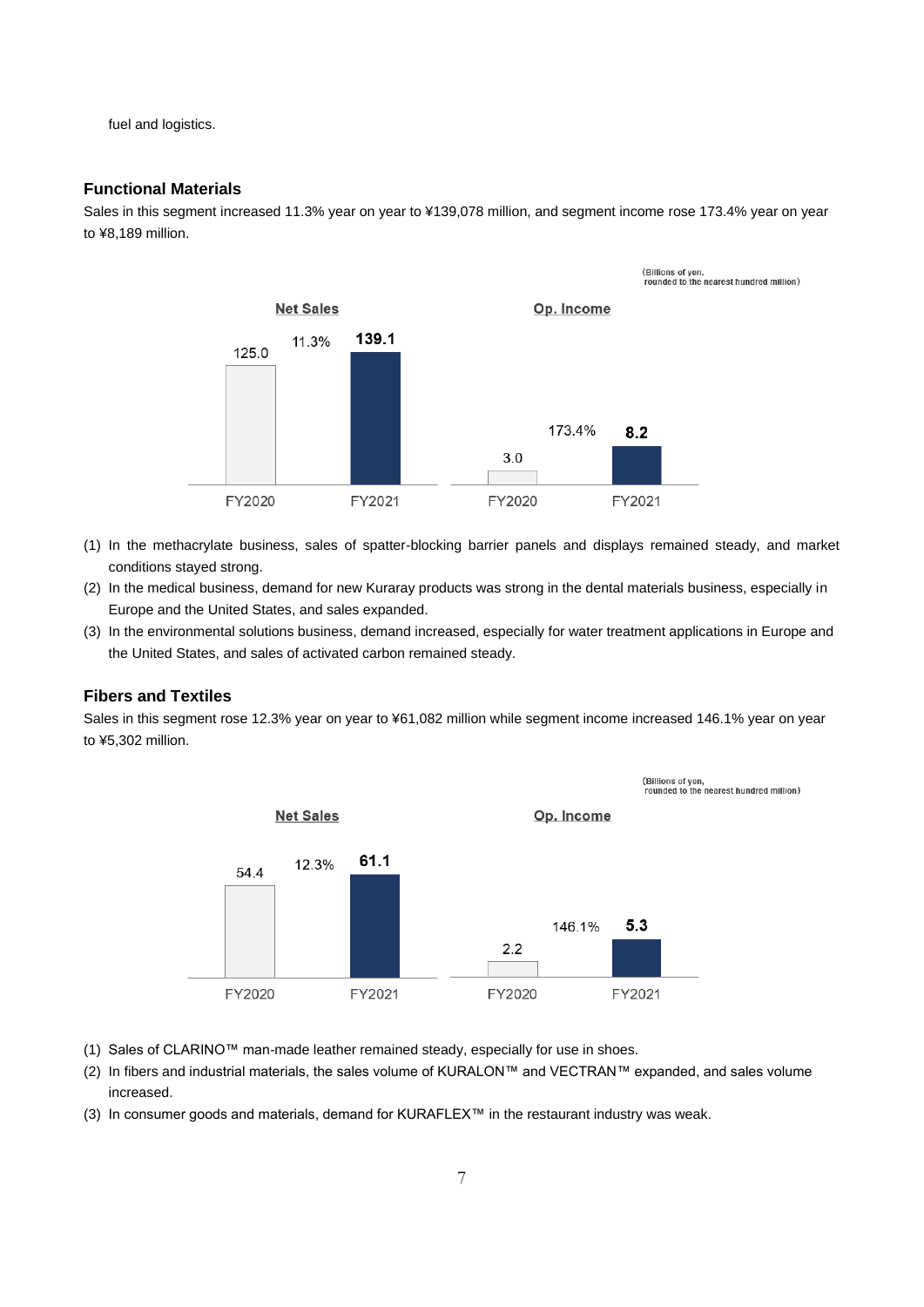### **Trading**

Sales in this segment increased 15.7% year on year to ¥144,027 million, and segment income rose 34.6% to ¥4,852 million.



(1) In fiber-related businesses, sales of sports wear and CLARINO™ man-made leather were brisk.

(2) Sales of resins and chemicals expanded in line with higher demand, mainly in the Chinese market.

#### **Others**

In other business, domestic affiliates saw sales recover, resulting in an increase in segment sales of 14.2% year on year to ¥47,615 million and segment income rising 324.0% to ¥908 million.



#### **(2) Overview of Financial Position**

Total assets increased ¥39,429 million from the end of the previous fiscal year to ¥1,091,014 million mainly because of a ¥24,677 million increase in inventories, a ¥19,868 million increase in construction in progress, and a ¥18,595 million increase in notes and accounts receivable—trade, despite a ¥32,377 million decrease in cash and cash deposits. Factors that contributed to liabilities included a ¥13,480 million increase in notes and accounts payable—trade, a ¥6,512 million increase in income taxes payable, and a net increase in long-term loans payable of ¥6,047 million. Total liabilities decreased ¥24,691 million to ¥511,411 million due to factors that included the redemption of commercial paper totaling ¥20,000 million, the redemption of bonds totaling ¥20,000 million, and a ¥13,610 million decrease in other current liabilities accompanying mainly a decrease in other accounts payable.

Total net assets rose ¥64,121 million to ¥579,602 million. Equity attributable to owners of the parent amounted to ¥559,984 million, for an equity ratio of 51.3%.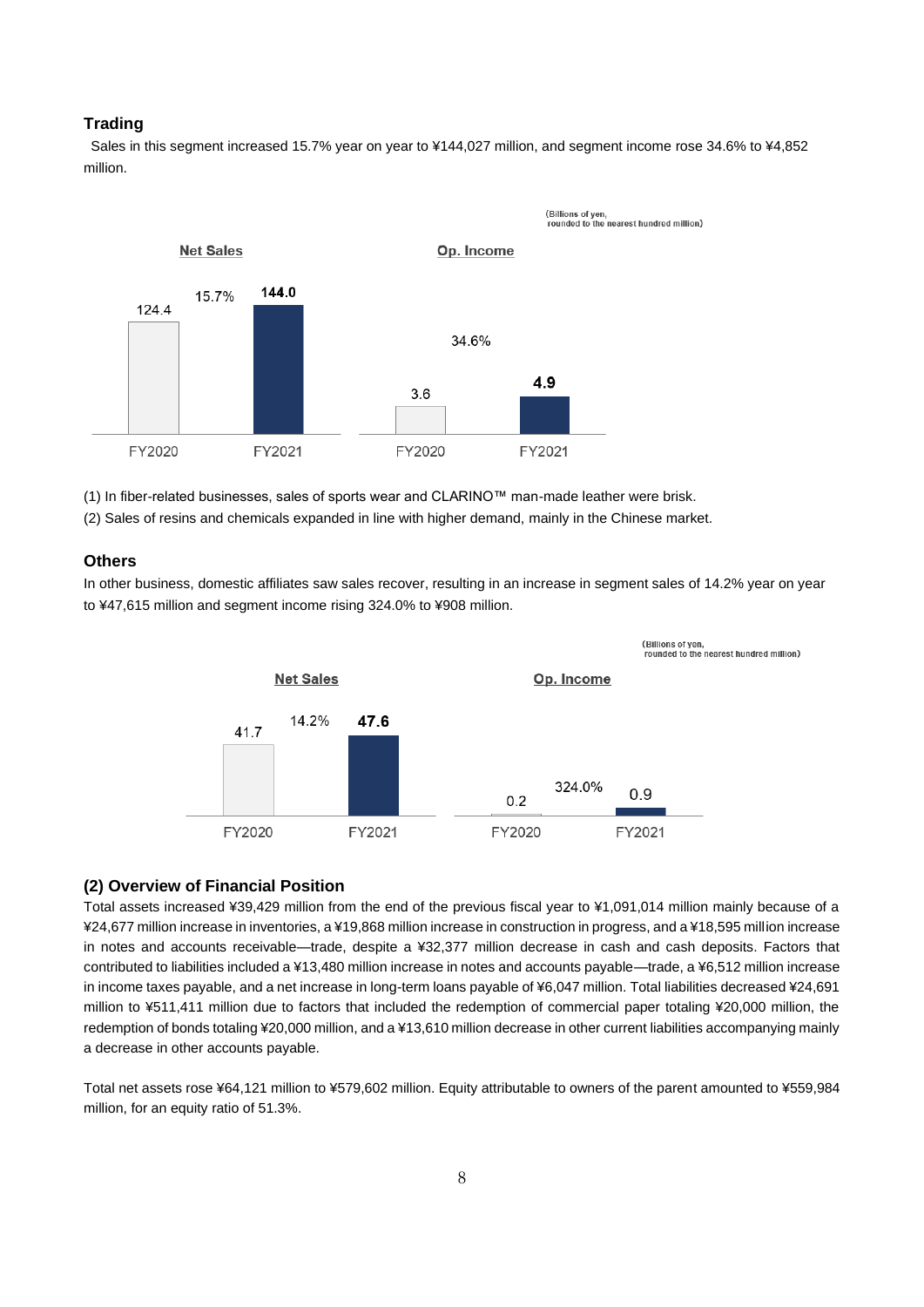### **(3) Overview of Cash Flows**

### *Cash Flows from Operating Activities*:

Net cash provided by operating activities totaled ¥78,221 million. Cash provided included ¥58,697 million from income before income taxes and noncontrolling interests, ¥59,003 million in depreciation and amortization and ¥12,244 million increase in notes and accounts payable – trade. Cash used included a ¥13,437 million increase in notes and accounts receivable – trade, a ¥17,537 million increase in inventories, ¥14,127 million in income taxes paid, and a ¥24,104 million loss on litigation paid.

### *Cash Flows from Investing Activities:*

Net cash used in investing activities totaled ¥65,595 million. Contributing factors included ¥68,408 million used for the purchase of tangible fixed assets and intangible fixed assets.

### *Cash Flows from Financing Activities:*

Net cash used in financing activities was ¥47,447 million. Cash provided included ¥6,212 million in proceeds from longterm loans payable. Cash used included a ¥20,000 million for the redemption of commercial paper, ¥20,000 million for the redemption of corporate bonds, and cash dividends paid totaling ¥13,414 million.

The above factors along with the effect of exchange rate changes on cash and cash equivalents resulted in a ¥30,596 million decrease in cash and cash equivalents at the end of the fiscal year to ¥151,487 million.

|                                                                               |                   | (Millions of yen)        |
|-------------------------------------------------------------------------------|-------------------|--------------------------|
|                                                                               | Fiscal Year Ended | <b>Fiscal Year Ended</b> |
|                                                                               | December 31, 2020 | December 31, 2021        |
| Net cash provided by operating activities                                     | 79,947            | 78,221                   |
| Net cash used in investing activities                                         | (64, 025)         | (65, 595)                |
| Net cash used in financing activities                                         | 91,508            | (47, 447)                |
| Effect of exchange rate changes on cash and<br>cash equivalents               | (1,541)           | 4,224                    |
| Net increase in cash and cash equivalents                                     | 105,888           | (30, 596)                |
| Cash and cash equivalents, beginning of the<br>period                         | 75,967            | 182,084                  |
| Increase in cash and cash equivalents from<br>newly consolidated subsidiaries | 228               |                          |
| Cash and cash equivalents, end of the period                                  | 182,084           | 151,487                  |

### [Reference] Cash Flow Indicators for the Kuraray Group

|                       | <b>Fiscal Year</b> | <b>Fiscal Year</b> | <b>Fiscal Year</b> | <b>Fiscal Year</b> | <b>Fiscal Year</b> |
|-----------------------|--------------------|--------------------|--------------------|--------------------|--------------------|
|                       | Ended              | Ended              | Ended              | Ended              | Ended              |
|                       | December 31,       | December 31,       | December 31,       | December 31,       | December 31,       |
|                       | 2017               | 2018               | 2019               | 2020               | 2021               |
| Equity ratio (%)      | 71.7               | 58.6               | 53.0               | 47.4               | 51.3               |
| Equity ratio (%;      | 96.0               | 57.1               | 46.2               | 35.9               | 31.5               |
| market basis)         |                    |                    |                    |                    |                    |
| Ratio of cash flow to |                    |                    |                    |                    |                    |
| interest-bearing      | 0.7                | 2.9                | 2.5                | 4.3                | 3.9                |
| liabilities (%)       |                    |                    |                    |                    |                    |
| Interest coverage     | 116.0              | 62.7               | 68.5               | 57.0               | 50.9               |
| ratio (times)         |                    |                    |                    |                    |                    |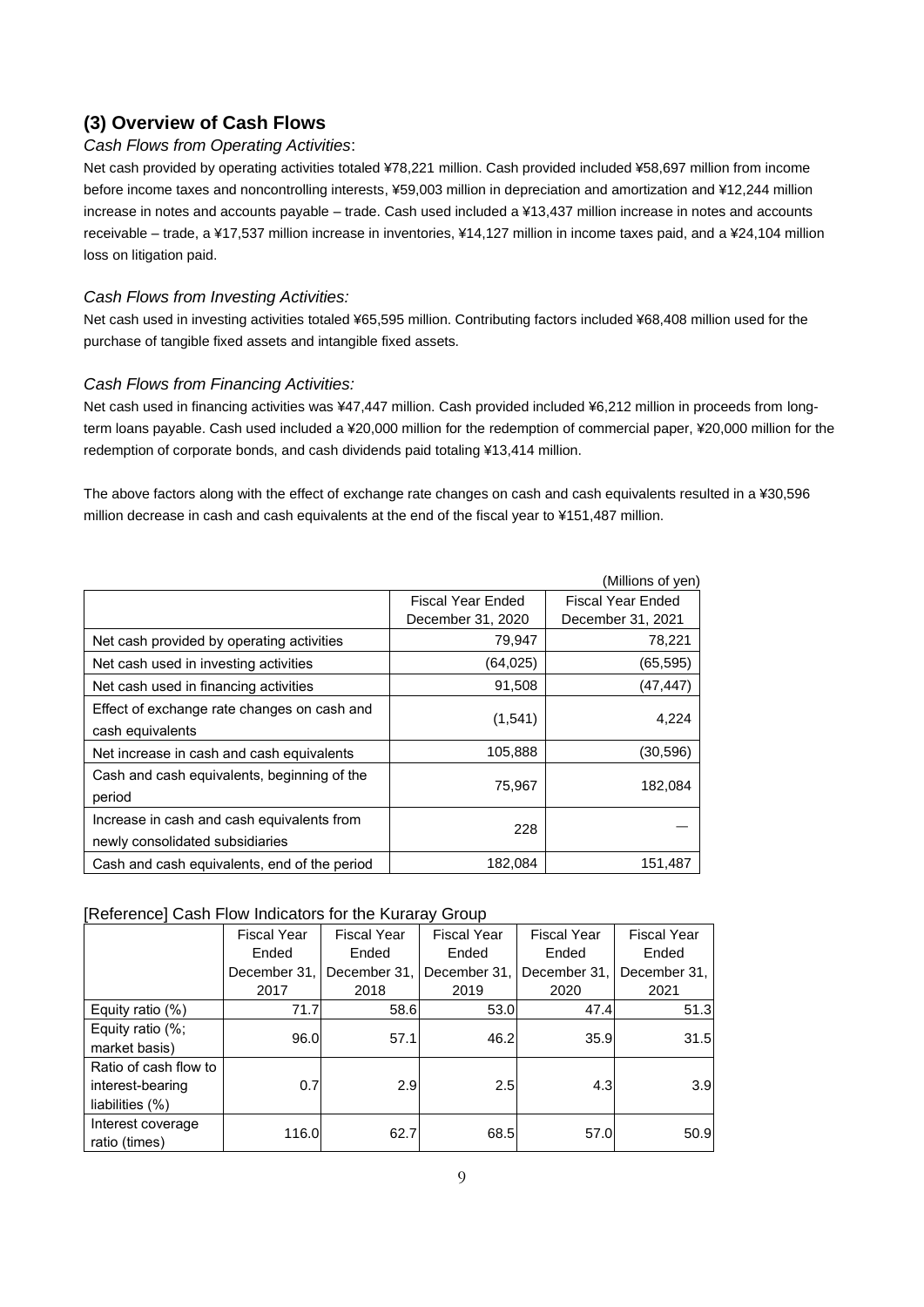Notes:

Equity ratio: Total net assets excluding both subscription rights to shares and noncontrolling interests/total liabilities and net assets Equity ratio (market basis): Total market value of shares issued and outstanding/total net assets

Ratio of cash flow to interest-bearing liabilities: Interest-bearing liabilities/net cash provided by (used in) operating activities Interest coverage ratio: Net cash provided by (used in) operating activities/interest expenses

1.All indicators are calculated using the consolidated financial statements.

- 2.The total market value of shares issued and outstanding was calculated by multiplying the closing price at the end of the fiscal year by the total number of shares issued and outstanding (after subtracting treasury stock) at the end of the fiscal year.
- 3.The calculations use net cash provided by (used in) operating activities as reported in the consolidated statements of cash flows.

4.Interest-bearing liabilities are all liabilities reported in the consolidated balance sheets that require the payment of interest.

5.In the fiscal year ended December 31, 2018, the Company changed its inventory evaluation method. As the changes to the corresponding method have been applied retroactively, the figures for the fiscal year ended December 31, 2017 have been retroactively

adjusted.

#### **(4) Outlook for Fiscal 2022**

As regards to the economic environment over the next year, it is expected that vaccinations and other measures will limit the pandemic's effects on economic activities. On the other hand, rising global geopolitical risks, soaring prices of raw materials and fuels, prolonged stagnation in logistics and continuing high logistics costs have become a source of concern for our business performance.

Furthermore, we recorded an extraordinary loss in fiscal 2021 related to the litigation over the fire at the U.S. subsidiary, and the litigation is still ongoing for some plaintiffs. Based on these circumstances, the outlook for fiscal 2022 is as follows.

| (Dillions of yet), fourtied to the ricalest hundred fillinoity |             |                                    |                   |
|----------------------------------------------------------------|-------------|------------------------------------|-------------------|
|                                                                | Fiscal 2021 | <b>Forecast for Fiscal</b><br>2022 | Change (Adjusted) |
| Net sales                                                      | 629.4       | 650.0                              |                   |
| Operating income                                               | 72.3        | 73.0                               |                   |
| Ordinary income                                                | 68.8        | 69.0                               |                   |
| Net income attributable to<br>owners of the parent             | 37.3        | 43.0                               |                   |

(Billions of yen, rounded to the nearest hundred million)

For the forecast of operating results for fiscal 2022, we assume average exchange rates of ¥110 to the U.S. dollar and ¥130 to the euro, as well as a domestic naphtha price of ¥58,000 per kiloliter.

Due to the adoption of the "Accounting Standard for Revenue Recognition" (ASBJ Statement No. 29) from the fiscal year ending December 31, 2022, the above forecasts of consolidated performance for fiscal 2022 reflect the newly applied accounting standard. Therefore, the rate of change from the previous year is not shown.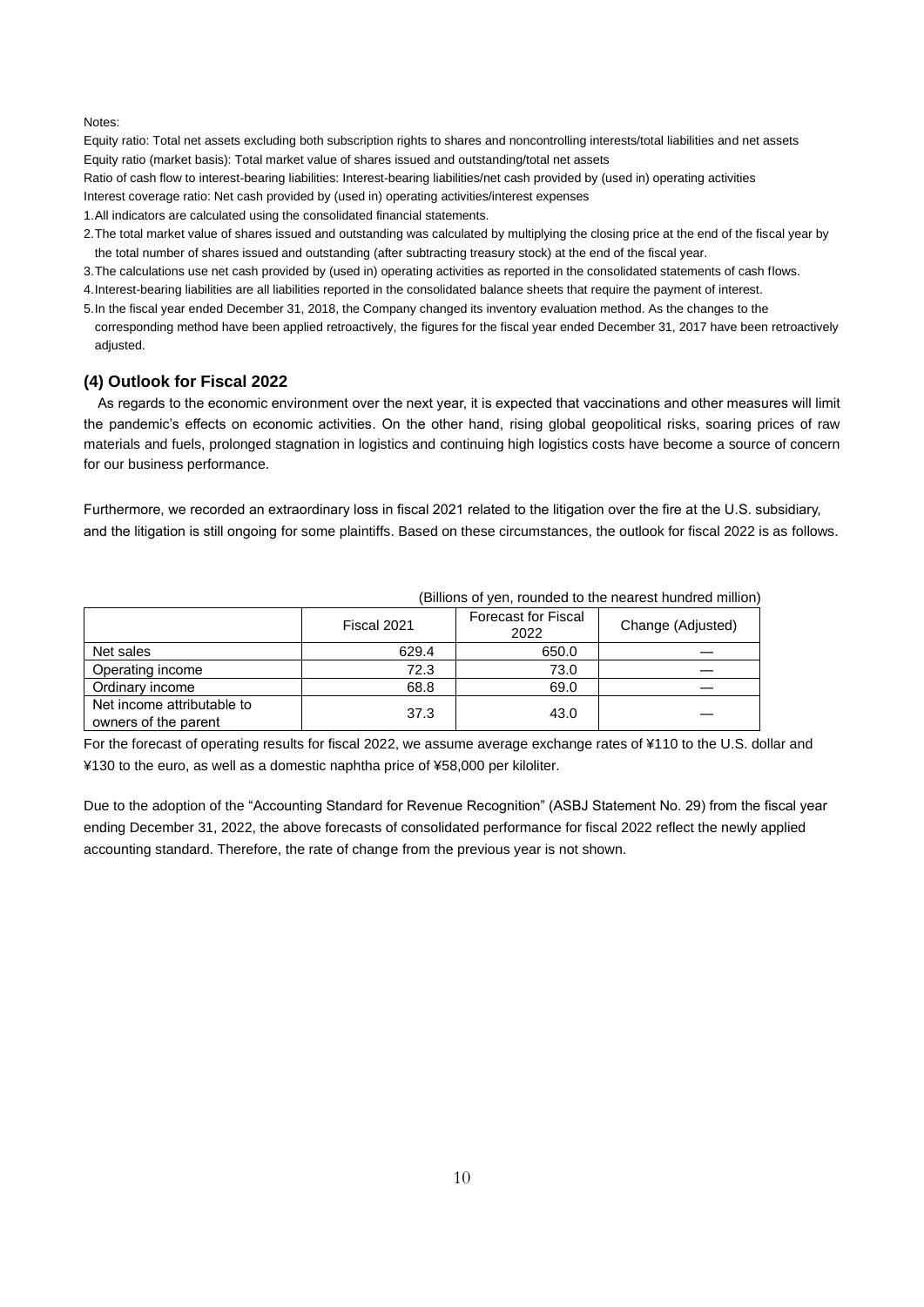| (Billions of yen, rounded to the nearest hundred million) |             |                                                   |                  |                                    |  |
|-----------------------------------------------------------|-------------|---------------------------------------------------|------------------|------------------------------------|--|
|                                                           |             | <b>Net Sales</b>                                  | Operating Income |                                    |  |
|                                                           | Fiscal 2021 | <b>Forecast for Fiscal</b><br>Fiscal 2021<br>2022 |                  | <b>Forecast for Fiscal</b><br>2022 |  |
| Vinyl Acetate                                             | 304.7       | 320.0                                             | 58.3             | 62.0                               |  |
| <i>Isoprene</i>                                           | 61.9        | 65.0                                              | 6.1              | 6.5                                |  |
| <b>Functional Materials</b>                               | 142.4       | 145.0                                             | 8.7              | 9.0                                |  |
| <b>Fibers and Textiles</b>                                | 61.1        | 60.0                                              | 5.6              | 3.0                                |  |
| Trading                                                   | 144.0       | 58.0                                              | 4.8              | 5.0                                |  |
| <b>Other Business</b>                                     | 44.3        | 44.0                                              | 1.2              | 1.0                                |  |
| Elimination & Corporate                                   | (129.1)     | (42.0)                                            | (12.4)           | (13.5)                             |  |
| Total                                                     | 629.4       | 650.0                                             | 72.3             | 73.0                               |  |

#### [Reference] Forecast of Results by Segment for Fiscal 2022

On January 1, 2022, the Company revised its organizational structure and changed the segment classification of the aqua business from "Other" to "Functional Materials." In addition, the method of allocating eliminations of profits from some internal transactions among segments and within the corporate has been changed. In the above table, figures presented under forecast for fiscal 2022 reflect these changes. Figures presented under result for fiscal 2021 reflect changes in profit allocation method and segment classifications. Adoption of accounting standard is not reflected in fiscal 2021 figures.

Figures for Trading segment net sales and elimination & corporate for fiscal 2022 have significantly changed compared to fiscal 2021, mainly due to changes in accounting methods for revenues attributable to agent transactions in the Trading segment as a result of the adoption of the Accounting Standard for Revenue Recognition and other factors. Because of these changes, revenues from such transactions, which have previously been recorded on the basis of total transactional value, are now recorded on a net basis.

### **(5) Basic Policies Related to Profit Distribution and Dividends in Fiscal 2021 and 2022**

The Company positions the distribution of profits to all shareholders as a priority management issue. In fiscal 2021, our basic policy was to ensure a total return ratio of at least 35% as a proportion of net income attributable to owners of the parent and an annual dividend per share of ¥40.

Under this policy, the interim dividend in fiscal 2021 was ¥20 per share, and the year-end dividend is expected to amount ¥20, for a total annual dividend of ¥40 per share.

In fiscal 2022, our basic policy is to ensure a total return ratio of at least 35% as a proportion of net income attributable to owners of the parent, and an annual dividend of at least ¥40 per share. We will strive to enhance shareholder returns though the expansion of profit. We therefore plan to pay out an annual dividend of ¥42 comprising an interim dividend of ¥21 and a year-end dividend of ¥21, having set a prerequisite of recording ¥43.0 billion in net income attributable to owners of the parent.

In fiscal 2022, the Company will execute share buyback up to either 11 million shares or ¥10 billion. Further detail of share buyback is in the section "4. Consolidated Financial Statements and Notes, (5) Notes regarding Consolidated Financial Statements, Significant Subsequent Information".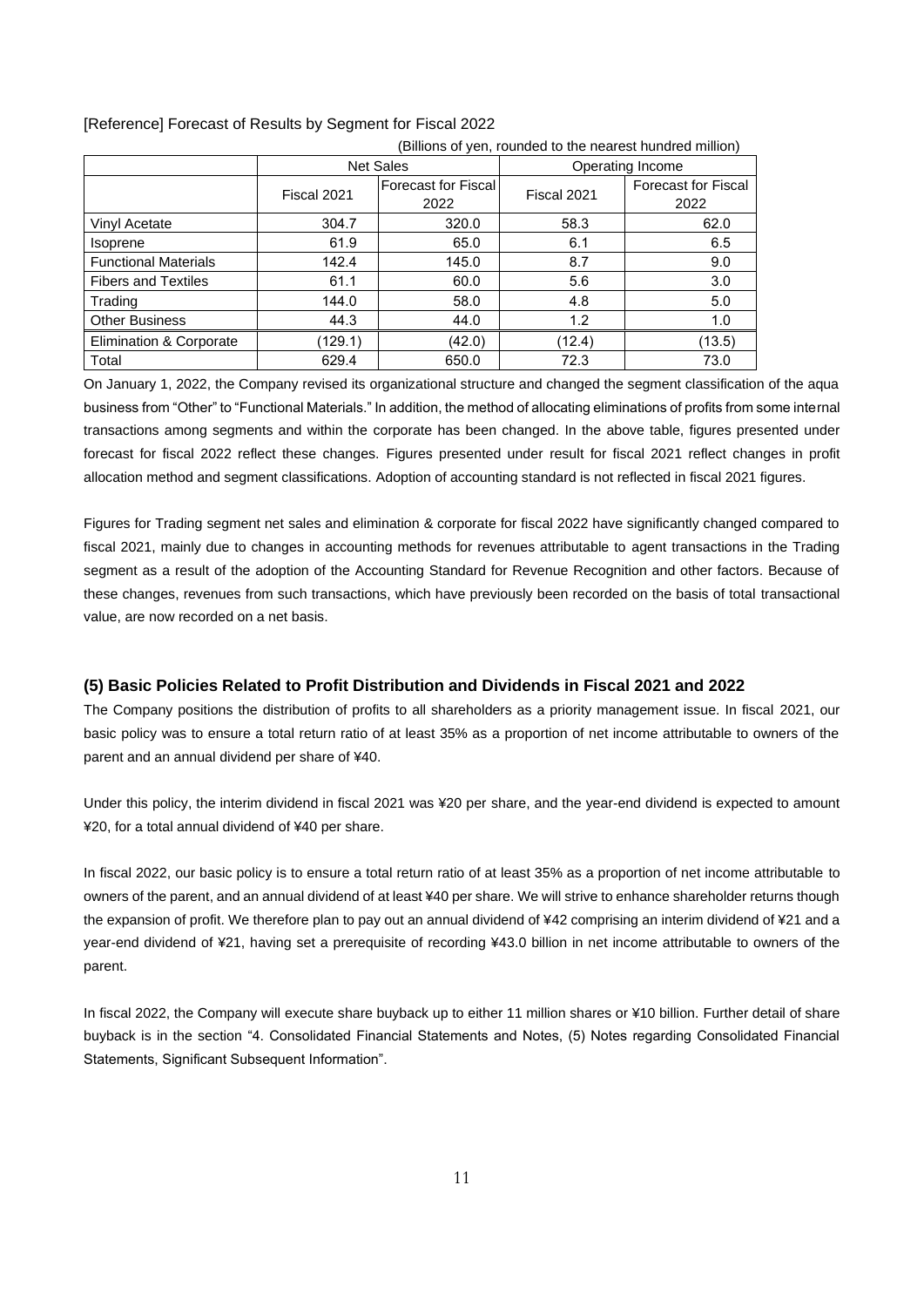#### **2. Management Policies**

#### **(1) Fundamental Management Policies**

Kuraray's mission is: "For people and the planet—to achieve what no one else can." Based on this, in 2017 the Company established the Kuraray Vision 2026 long-term vision, which we aim to realize by 2026, the centennial of the Company's founding. When formulating the new medium-term management plan "PASSION 2026", which starts from 2022, we partially revised this vision, adding the message "contributing to customers, society, and the planet" to clarify that we give back to a wide range of stakeholders. The new Kuraray Vision 2026 outlines the aim of being a: "Specialty Chemical Company growing sustainably by incorporating new foundational platforms into its own technologies and contributing to customers, society, and the planet."

### **(2) Management Indicator Targets, Medium- to Long-Term Strategies and Issues to Be Addressed**

In line with "PASSION 2026", the Group set the three challenges to tackle listed below to realize our long-term Kuraray Vision 2026.

1) Sustainability as an opportunity

Take sustainability as an opportunity and promote it with the collective strength of the whole group

2) Innovations starting from networking

Create a growth driver by connecting people with people, and technologies with technologies, both within and outside the Company

3) Transformation of people and organization

Transform people and organization via the digital-driven process innovation and the promotion of diversity which will, in turn, help us bring to bear a broad range of ideas

By steadily carrying out management strategies outlined in the medium-term management plan "PASSION 2026", the Group aims to achieve net sales of ¥750.0 billion and operating income of ¥100.0 billion in fiscal 2026—the centennial of Kuraray's founding. During the period of "PASSION 2026", we will ensure capital investment, such as in the Thai Isoprene base, the Polish water-soluble PVA film production base, and the Calgon Carbon Corporation new facility leads to accomplishments. We will also focus resource allocation on businesses that aim for growth, such as EVAL ethylene vinyl alcohol copolymer, GENESTAR heat-resistant polyamide resin, VECSTAR liquid crystalline polymer film, dental materials, and optical use poval film. In this way, we will strive to create a more upgraded business portfolio. The Group will continue taking on these challenges as a sustainably growing specialty chemical company toward the centennial in 2026.

In addition, there was a fire that resulted in injuries of outside contract workers at a U.S. subsidiary in May 2018, and civil lawsuits were filed seeking damages. Only some of the plaintiffs' lawsuits are still active. To ensure a similar fire does not occur again, safety inspections have been conducted at our main overseas chemical plants since 2019 under the guidance of the Kuraray headquarters in an effort to revise and strengthen safety measures. From 2022, we will establish a new Global Process Safety Management Audit Team and strengthen safety audits for chemical and activated carbon plants.

Furthermore, in October 2021, Kuraray confirmed that its servers were hacked and some of its data was leaked. Through a subsequent audit, we determined that some of the data that may have leaked included personal data, such as the names and company contact information of business partners and Group employees. We have taken the necessary measures, including contacting the relevant parties. With the help of an external specialist organization, we will work to further strengthen our data security and ensure our data management system is much stricter.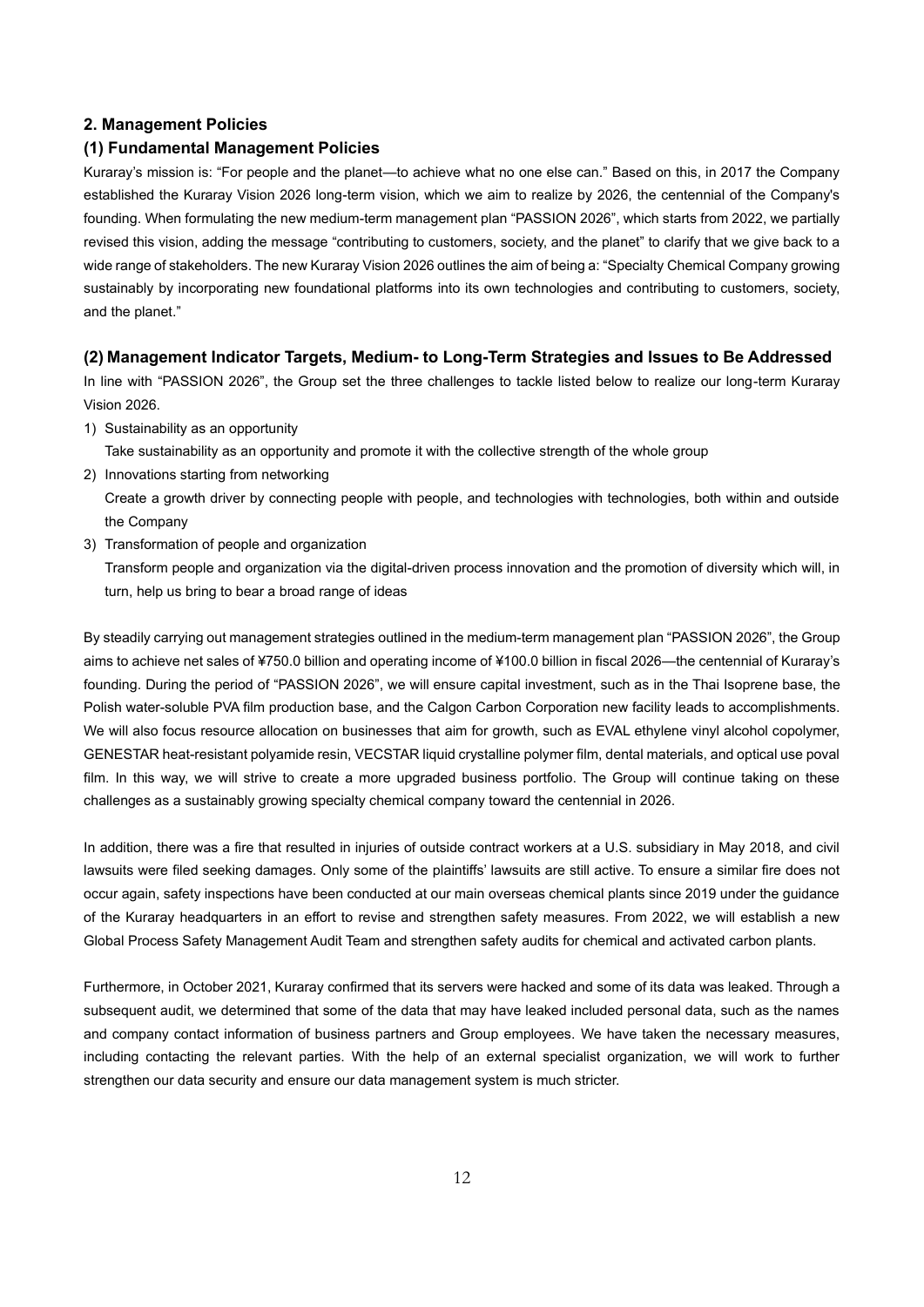### **3. Basic Approach to Selection of Accounting Standards**

The Kuraray Group applies Japanese generally accepted accounting principles ("GAAP").

The Kuraray Group is considering the adoption of International Financial Reporting Standards ("IFRS") and other matters while taking into account various circumstances in Japan and overseas.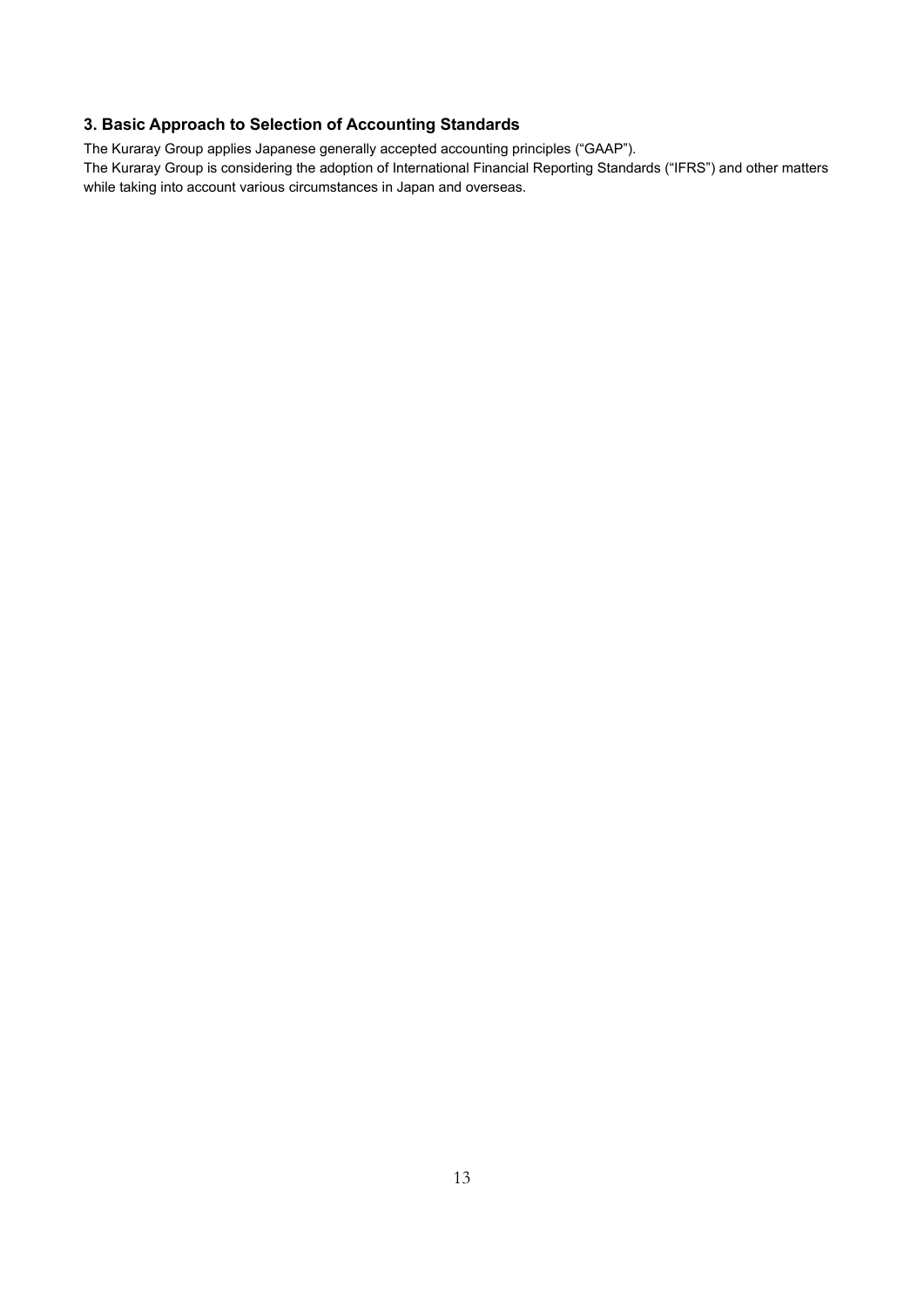### **4. Consolidated Financial Statements and Notes**

## **(1) Consolidated Balance Sheets**

|                                        | December 31, 2020 | December 31, 2021 |
|----------------------------------------|-------------------|-------------------|
| <b>ASSETS</b>                          |                   |                   |
| <b>Current Assets</b>                  |                   |                   |
| Cash and cash deposits                 | 184,319           | 151,942           |
| Notes and accounts receivable-trade    | 117,172           | 135,768           |
| Short-term investment securities       | 7,924             | 3,855             |
| Merchandise and finished goods         | 86,555            | 103,505           |
| Work in process                        | 14,105            | 15,699            |
| Raw materials and supplies             | 31,968            | 38,100            |
| Other                                  | 19,596            | 21,745            |
| Allowance for doubtful accounts        | (439)             | (443)             |
| Total current assets                   | 461,202           | 470,174           |
| <b>Noncurrent Assets</b>               |                   |                   |
| Tangible fixed assets                  |                   |                   |
| Buildings and structures, net          | 84,604            | 88,801            |
| Machinery, equipment and vehicles, net | 200,152           | 200,500           |
| Land                                   | 22,204            | 22,648            |
| Construction in progress               | 97,451            | 117,319           |
| Other, net                             | 24,978            | 25,997            |
| Total tangible fixed assets            | 429,391           | 455,266           |
| Intangible fixed assets                |                   |                   |
| Goodwill                               | 51,105            | 52,635            |
| Customer-related assets                | 28,800            | 29,176            |
| Other                                  | 31,143            | 32,243            |
| Total intangible fixed assets          | 111,049           | 114,055           |
| Investments and other assets           |                   |                   |
| Investment securities                  | 25,477            | 25,689            |
| Long-term loans receivable             | 140               | 121               |
| Net defined benefit assets             | 2,097             | 3,066             |
| Deferred tax assets                    | 14,652            | 13,980            |
| Others                                 | 7,597             | 8,686             |
| Allowance for doubtful accounts        | (24)              | (26)              |
| Total investments and other assets     | 49,941            | 51,517            |
| Total noncurrent assets                | 590,382           | 620,839           |
| <b>Total Assets</b>                    | 1,051,584         | 1,091,014         |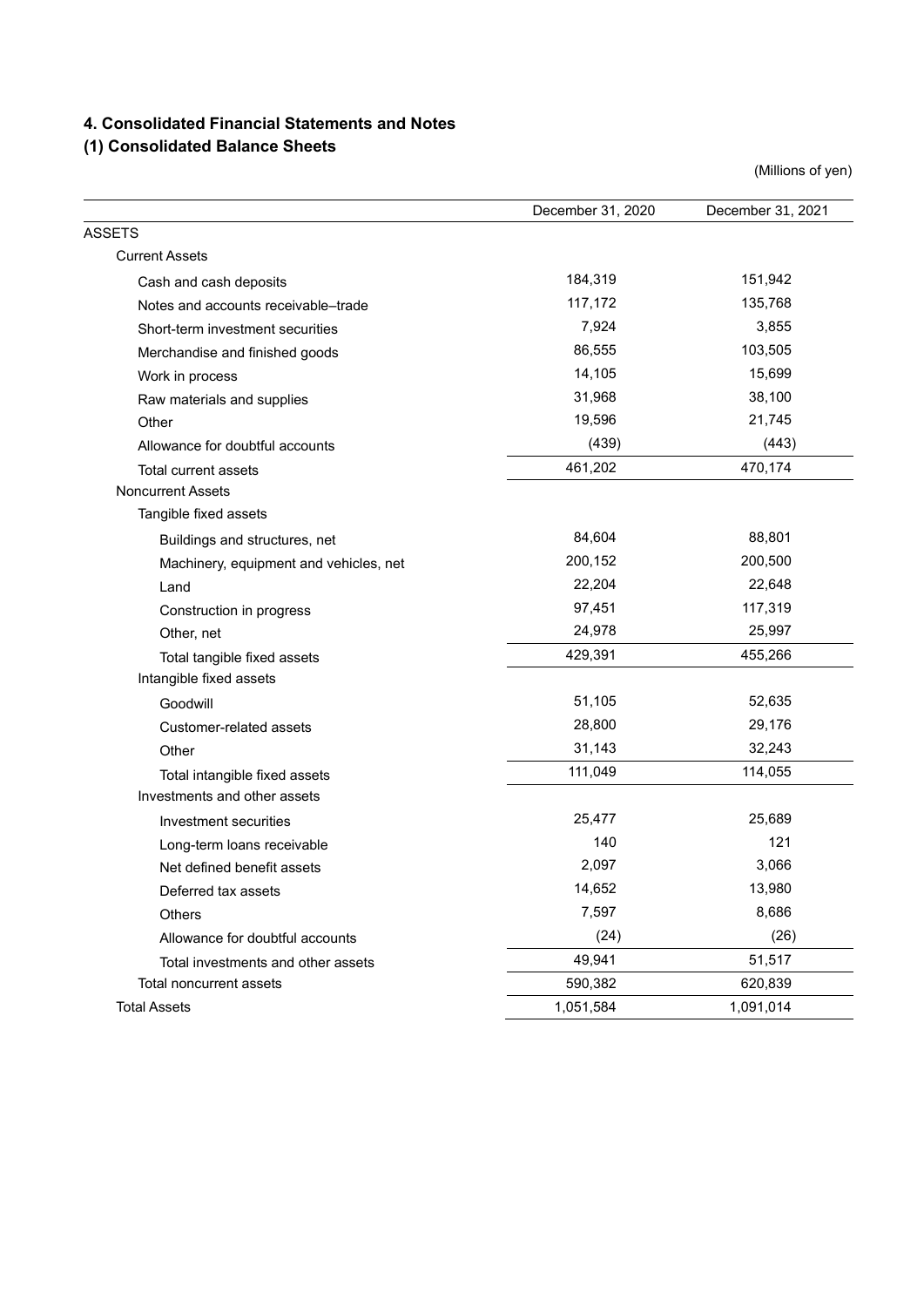|                                                       | December 31, 2020 | December 31, 2021 |
|-------------------------------------------------------|-------------------|-------------------|
| <b>LIABILITIES</b>                                    |                   |                   |
| <b>Current Liabilities</b>                            |                   |                   |
| Notes and accounts payable-trade                      | 36,161            | 49,641            |
| Short-term loans payable                              | 34,480            | 34,480            |
| Commercial paper                                      | 20,000            |                   |
| Current portion of bonds payable                      | 20,000            |                   |
| Current portion of long-term loans payable            | 29                | 55,013            |
| Accrued expenses                                      | 17,956            | 19,863            |
| Income taxes payable                                  | 6,621             | 13,133            |
| Provision for bonuses                                 | 6,745             | 7,996             |
| Other provision                                       | 202               | 89                |
| Other                                                 | 52,856            | 39,246            |
| <b>Total current liabilities</b>                      | 195,053           | 219,464           |
| <b>Noncurrent Liabilities</b>                         |                   |                   |
| Bonds payable                                         | 60,000            | 60,000            |
| Long-term loans payable                               | 206,881           | 157,945           |
| Deferred tax liabilities                              | 11,218            | 12,022            |
| Provision for directors' retirement benefits          | 375               | 375               |
| Provision for environmental measures                  | 3,364             | 365               |
| Net defined benefit liabilities                       | 25,449            | 25,629            |
| Asset retirement obligations                          | 4,383             | 4,821             |
| Other                                                 | 29,376            | 30,787            |
| Total noncurrent liabilities                          | 341,050           | 291,947           |
| <b>Total Liabilities</b>                              | 536,103           | 511,411           |
| <b>NET ASSETS</b>                                     |                   |                   |
| Shareholders' Equity                                  |                   |                   |
| Capital stock                                         | 88,955            | 88,955            |
| Capital surplus                                       | 87,178            | 87,166            |
| Retained earnings                                     | 336,050           | 359,898           |
| Treasury stock                                        | (16,006)          | (15, 885)         |
| Total shareholders' equity                            | 496,177           | 520,134           |
| Accumulated Other Comprehensive Income                |                   |                   |
| Valuation difference on available-for-sale securities | 6,847             | 7,273             |
| Deferred gain or losses on hedges                     | (376)             | 219               |
| Foreign currency translation adjustments              | 1,470             | 34,648            |
| Remeasurements of defined benefit plans               | (5, 321)          | (2, 291)          |
| Total accumulated other comprehensive income          | 2,620             | 39,850            |
| Subscription Rights to Shares                         | 328               | 414               |
| Noncontrolling Interests                              | 16,354            | 19,203            |
| <b>Total Net Assets</b>                               | 515,481           | 579,602           |
| Total Liabilities and Net Assets                      | 1,051,584         | 1,091,014         |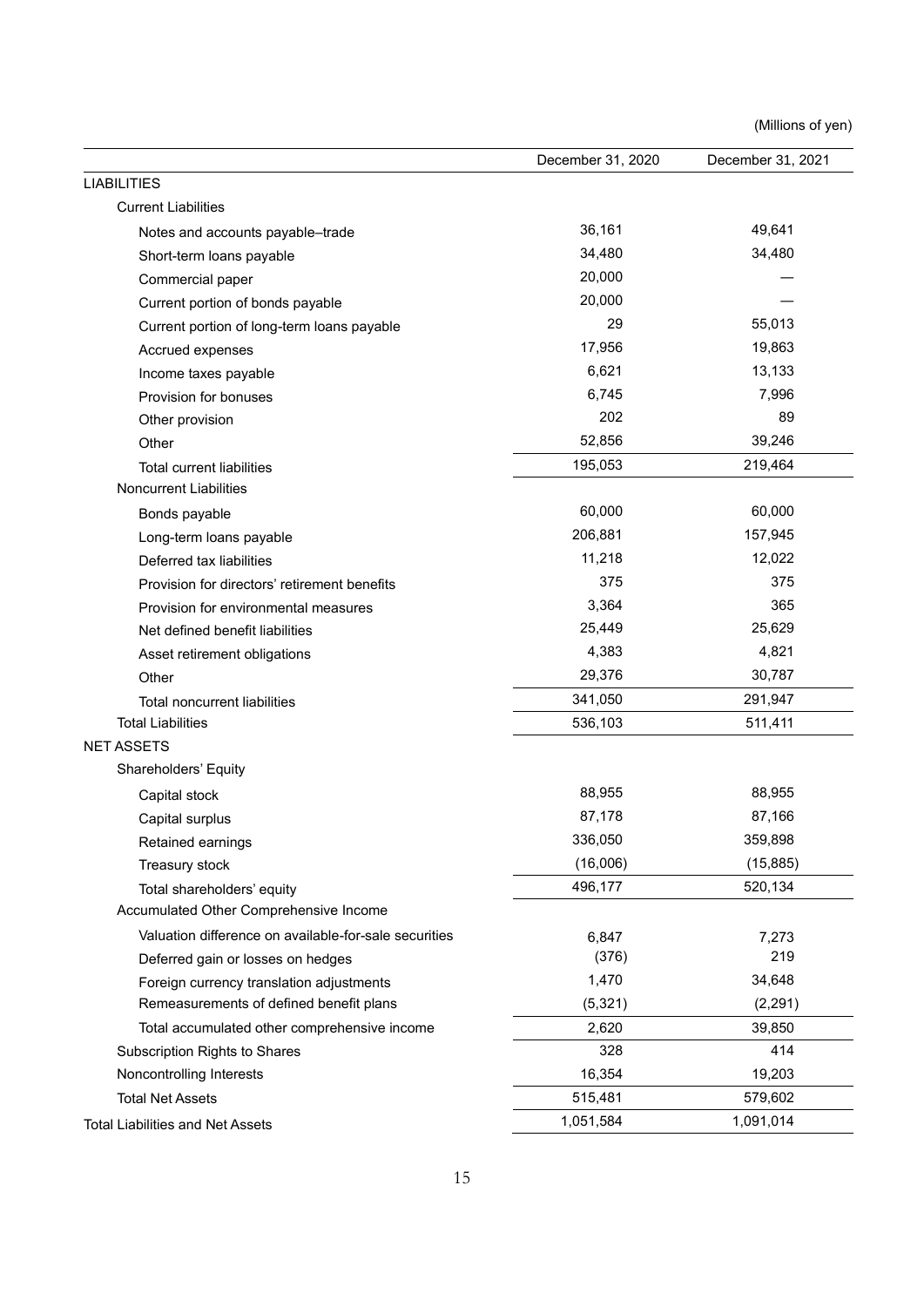|                                                           |                                                         | (Millions of yen)                                       |
|-----------------------------------------------------------|---------------------------------------------------------|---------------------------------------------------------|
|                                                           | Fiscal 2020<br>(January 1, 2020 -<br>December 31, 2020) | Fiscal 2021<br>(January 1, 2021 -<br>December 31, 2021) |
| Net sales                                                 | 541,797                                                 | 629,370                                                 |
| Cost of sales                                             | 376,386                                                 | 425,234                                                 |
| Gross profit                                              | 165,411                                                 | 204,136                                                 |
| Selling, general and administrative expenses              |                                                         |                                                         |
| Selling expenses                                          | 31,464                                                  | 38,721                                                  |
| General and administrative expenses                       | 89,604                                                  | 93,157                                                  |
| Total selling, general and administrative expenses        | 121,069                                                 | 131,879                                                 |
| Operating income                                          | 44,341                                                  | 72,256                                                  |
| Non-operating income                                      |                                                         |                                                         |
| Interest income                                           | 208                                                     | 141                                                     |
| Dividend income                                           | 568                                                     | 553                                                     |
| Equity in earnings of affiliates                          | 257                                                     | 261                                                     |
| Other                                                     | 1,516                                                   | 1,482                                                   |
| Total non-operating income                                | 2,550                                                   | 2,439                                                   |
| Non-operating expenses                                    |                                                         |                                                         |
| Interest expenses                                         | 1,442                                                   | 1,627                                                   |
| Foreign exchange loss                                     | 514                                                     | 188                                                     |
| Loss on disposal of tangible fixed assets                 | 997                                                     | 639                                                     |
| Other                                                     | 4,198                                                   | 3,475                                                   |
| Total non-operating expenses                              | 7,152                                                   | 5,930                                                   |
| Ordinary income                                           | 39,740                                                  | 68,765                                                  |
| Extraordinary income                                      |                                                         |                                                         |
| Gain on sale of investment securities                     | 937                                                     | 563                                                     |
| Insurance income                                          | 1,642                                                   | 544                                                     |
| Subsidy income                                            |                                                         | 510                                                     |
| Compensation for property transfer                        |                                                         | 422                                                     |
| Gain on reversal of share acquisition rights to shares    | 285                                                     |                                                         |
| Total extraordinary income                                | 2,866                                                   | 2,040                                                   |
| <b>Extraordinary loss</b>                                 |                                                         |                                                         |
| Loss on litigation                                        | 23,196                                                  | 4,296                                                   |
| Disaster loss                                             |                                                         | 3,284                                                   |
| Impairment loss                                           |                                                         | 1,569                                                   |
| Costs related to the suspension of operations             | 4,460                                                   | 1,350                                                   |
| Loss on disposal of tangible fixed assets                 | 632                                                     | 1,183                                                   |
| Loss on tax purpose reduction entry of non-current assets |                                                         | 423                                                     |
| Loss on liquidation of businesses                         | 5,189                                                   |                                                         |
| Total extraordinary loss                                  | 33,479                                                  | 12,108                                                  |
| Income before income taxes and noncontrolling interests   | 9,127                                                   | 58,697                                                  |

## **(2) Consolidated Statements of Income and Consolidated Statements of Comprehensive Income Consolidated Statements of Income**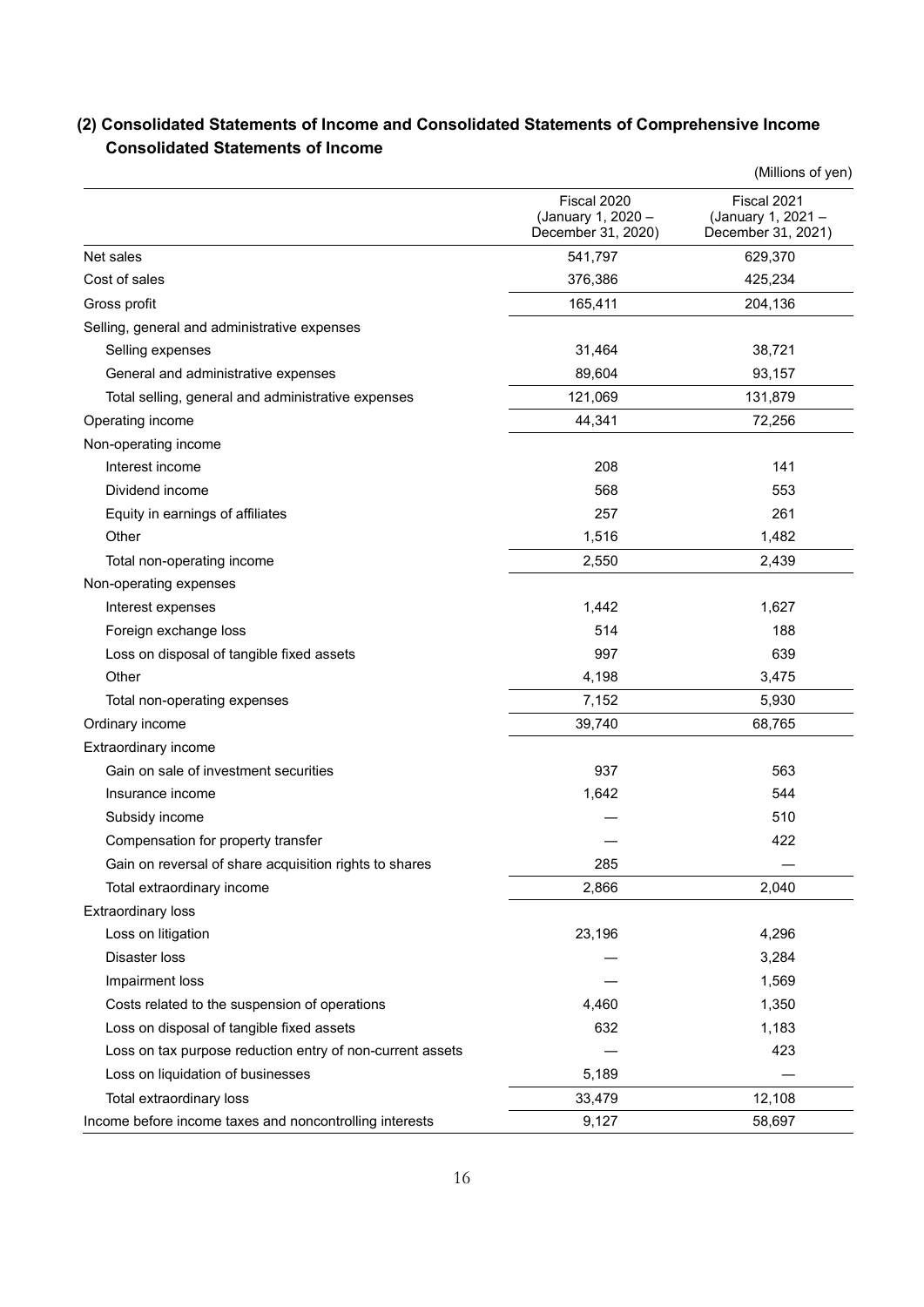|                                                     | Fiscal 2020<br>(January 1, 2020 –<br>December 31, 2020) | Fiscal 2021<br>(January 1, 2021 –<br>December 31, 2021) |
|-----------------------------------------------------|---------------------------------------------------------|---------------------------------------------------------|
| Income taxes-current                                | 8,367                                                   | 19.718                                                  |
| Income taxes for prior periods                      |                                                         | 1,386                                                   |
| Income taxes-deferred                               | (2,551)                                                 | (767)                                                   |
| Total income taxes                                  | 5.815                                                   | 20,336                                                  |
| Net income                                          | 3.311                                                   | 38,360                                                  |
| Net income attributable to noncontrolling interests | 740                                                     | 1.098                                                   |
| Net income attributable to owners of the parent     | 2,570                                                   | 37,262                                                  |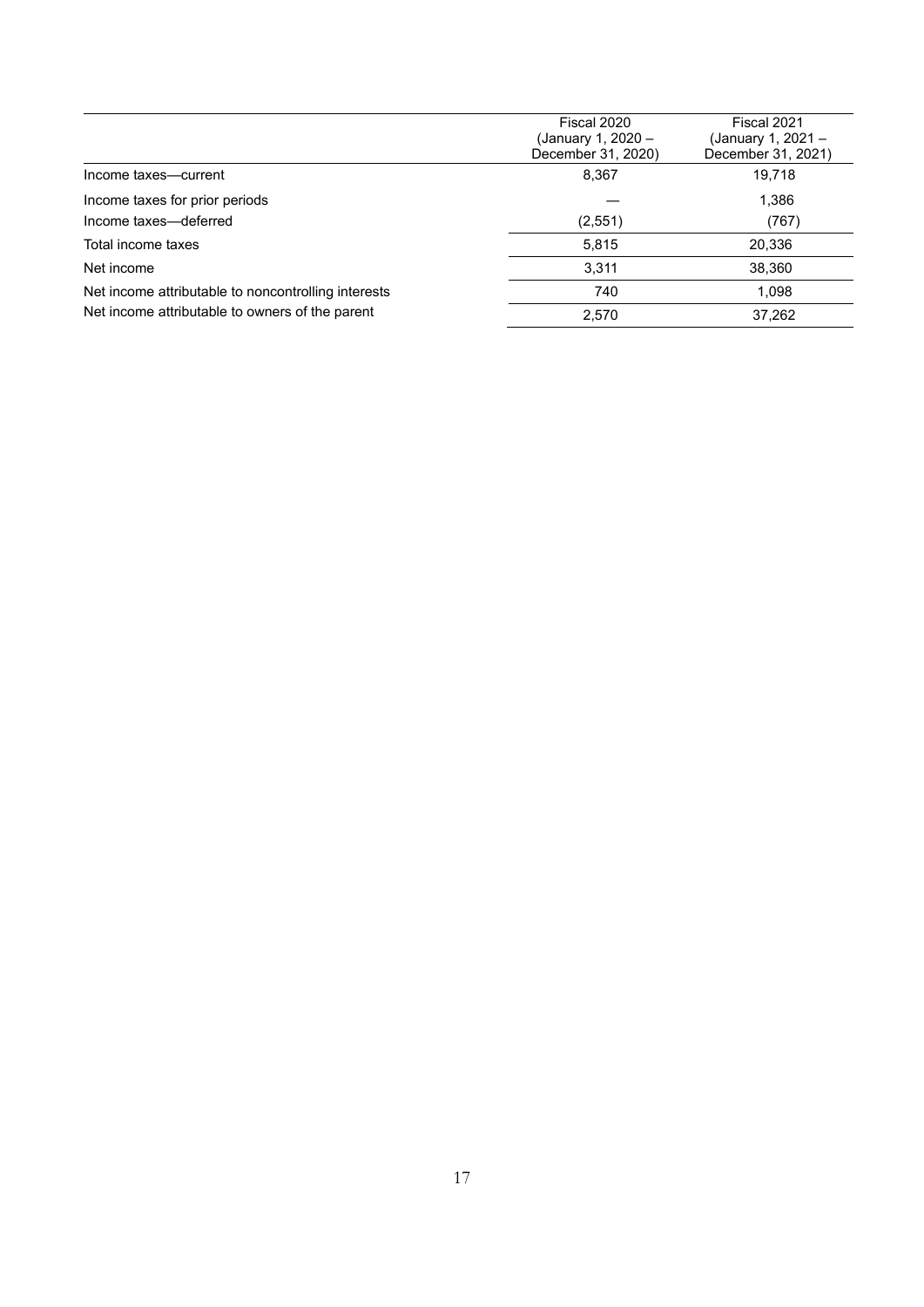### **Consolidated Statements of Comprehensive Income**

|                                                       | Fiscal 2020<br>(January 1, 2020 -<br>December 31, 2020) | Fiscal 2021<br>(January 1, 2021 -<br>December 31, 2021) |
|-------------------------------------------------------|---------------------------------------------------------|---------------------------------------------------------|
| Net income                                            | 3,311                                                   | 38,360                                                  |
| Other comprehensive income                            |                                                         |                                                         |
| Valuation difference on available-for-sale securities | (1,075)                                                 | 426                                                     |
| Deferred gains or losses on hedges                    | (269)                                                   | 793                                                     |
| Foreign currency translation adjustment               | (13, 314)                                               | 33,130                                                  |
| Remeasurements of defined benefit plans               | (82)                                                    | 3,030                                                   |
| Total other comprehensive income                      | (14, 741)                                               | 37,380                                                  |
| Quarterly comprehensive income                        | (11, 430)                                               | 75,741                                                  |
| Comprehensive income attributable to:                 |                                                         |                                                         |
| Owners of the parent                                  | (11, 804)                                               | 74,491                                                  |
| Noncontrolling interests                              | 374                                                     | 1,249                                                   |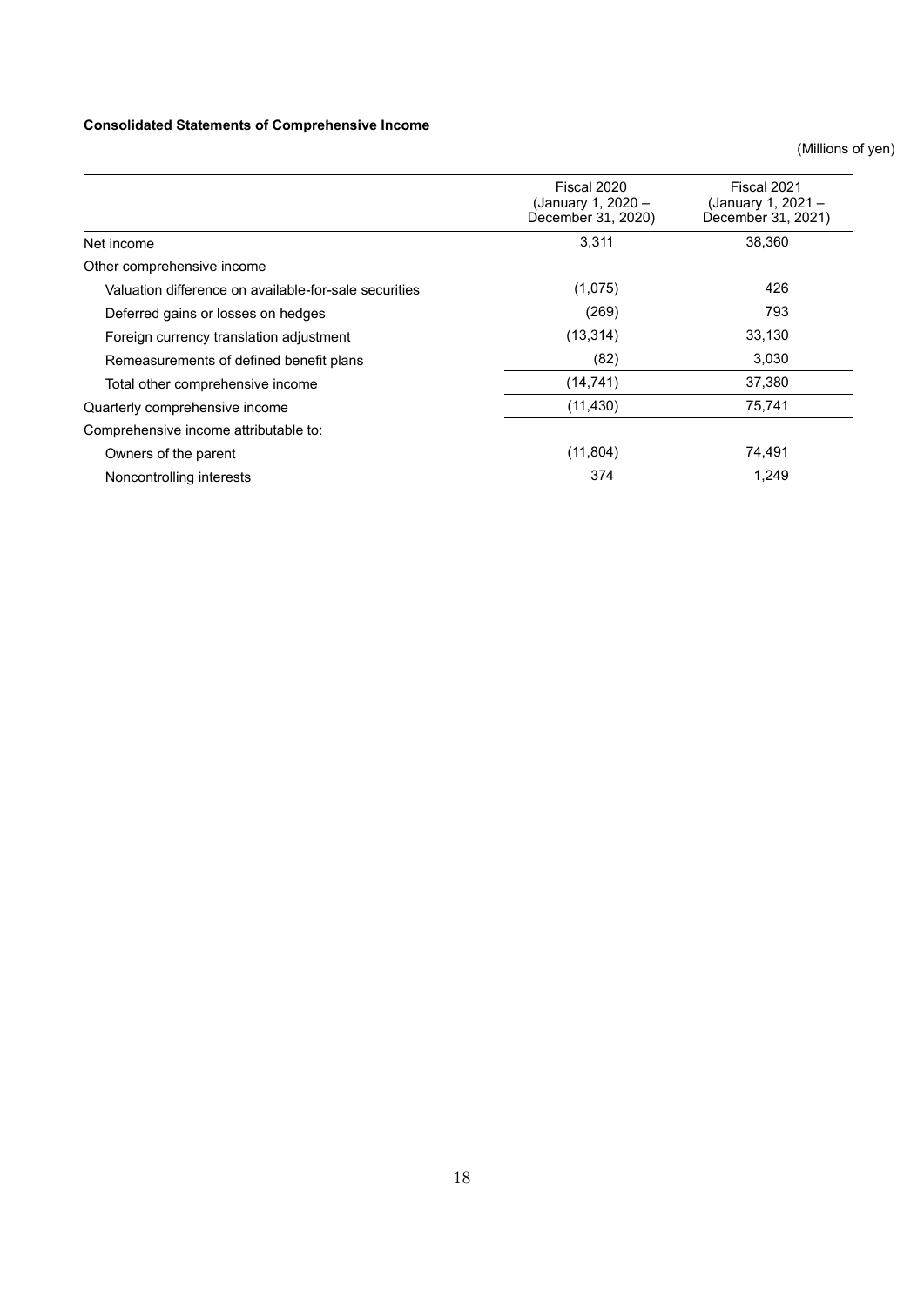### **(3) Consolidated Statements of Changes in Net Assets**

Fiscal 2020 (January 1, 2020 – December 31, 2020)

|                                    |         |         | Shareholders' equity |           |                     |
|------------------------------------|---------|---------|----------------------|-----------|---------------------|
|                                    | Capital | Capital | Retained             | Treasury  | Total shareholders' |
|                                    | stock   | surplus | earnings             | stock     | equity              |
| Balance at January 1,              |         |         |                      |           |                     |
| 2020                               | 88,955  | 87,197  | 348,289              | (16, 286) | 508,156             |
| Changes of items                   |         |         |                      |           |                     |
| during the period                  |         |         |                      |           |                     |
| Cash dividends                     |         |         | (14, 784)            |           | (14, 784)           |
| Net loss attributable to           |         |         |                      |           |                     |
| owners of the parent               |         |         | 2,570                |           | 2,570               |
| Changes resulting from             |         |         |                      |           |                     |
| additions to                       |         |         |                      |           |                     |
| consolidation                      |         |         | (24)                 |           | (24)                |
| Purchase of treasury               |         |         |                      |           |                     |
| stock                              |         |         |                      | (2)       | (2)                 |
| Disposal of treasury<br>stock      |         |         |                      | 281       |                     |
| Other                              |         | (19)    |                      |           | 262                 |
|                                    |         | (0)     |                      |           | (0)                 |
| Net changes of items<br>other than |         |         |                      |           |                     |
| shareholders' equity               |         |         |                      |           |                     |
| Total changes of items             |         |         |                      |           |                     |
| during the period                  |         | (19)    | (12,238)             | 279       | (11,978)            |
| Balance at December 31,            |         |         |                      |           |                     |
| 2020                               | 88,955  | 87,178  | 336,050              | (16,006)  | 496,177             |

|                            |               |           |             | Accumulated other comprehensive income |               |              |             |                  |
|----------------------------|---------------|-----------|-------------|----------------------------------------|---------------|--------------|-------------|------------------|
|                            | Valuation     | Deferred  | Foreign     | Remeasure-                             | Total         |              |             |                  |
|                            | difference    | gains or  | currency    | ment of                                | accumulated   | Subscription | Non-        | <b>Total net</b> |
|                            | on available- | losses on | translation | defined benefit                        | other         | rights to    | controlling | assets           |
|                            | for           | hedges    | adjustment  | plans                                  | comprehensive | shares       | interests   |                  |
|                            | sale          |           |             |                                        | income        |              |             |                  |
|                            | securities    |           |             |                                        |               |              |             |                  |
| Balance at January 1, 2020 | 7,922         | (263)     | 14,575      | (5, 238)                               | 16,995        | 663          | 12,729      | 538,545          |
| Changes of items during    |               |           |             |                                        |               |              |             |                  |
| the period                 |               |           |             |                                        |               |              |             |                  |
| Cash dividends             |               |           |             |                                        |               |              |             | (14, 784)        |
| Net loss attributable to   |               |           |             |                                        |               |              |             |                  |
| owners of the parent       |               |           |             |                                        |               |              |             | 2,570            |
| Changes resulting from     |               |           |             |                                        |               |              |             |                  |
| additions to               |               |           |             |                                        |               |              |             |                  |
| consolidation              |               |           |             |                                        |               |              |             | (24)             |
| Purchase of treasury       |               |           |             |                                        |               |              |             |                  |
| stock                      |               |           |             |                                        |               |              |             | (2)              |
| Disposal of treasury       |               |           |             |                                        |               |              |             |                  |
| stock                      |               |           |             |                                        |               |              |             | 262              |
| Other                      |               |           |             |                                        |               |              |             | (0)              |
| Net changes of items       |               |           |             |                                        |               |              |             |                  |
| other than                 |               |           |             |                                        |               |              |             |                  |
| shareholders' equity       | (1,075)       | (112)     | (13, 104)   | (82)                                   | (14, 375)     | (335)        | 3,624       | (11,085)         |
| Total changes of items     |               |           |             |                                        |               |              |             |                  |
| during the period          | (1,075)       | (112)     | (13, 104)   | (82)                                   | (14, 375)     | (335)        | 3,624       | (23,064)         |
| Balance at December 31,    |               |           |             |                                        |               |              |             |                  |
| 2020                       | 6,847         | (376)     | 1,470       | (5, 321)                               | 2,620         | 328          | 16,354      | 515,481          |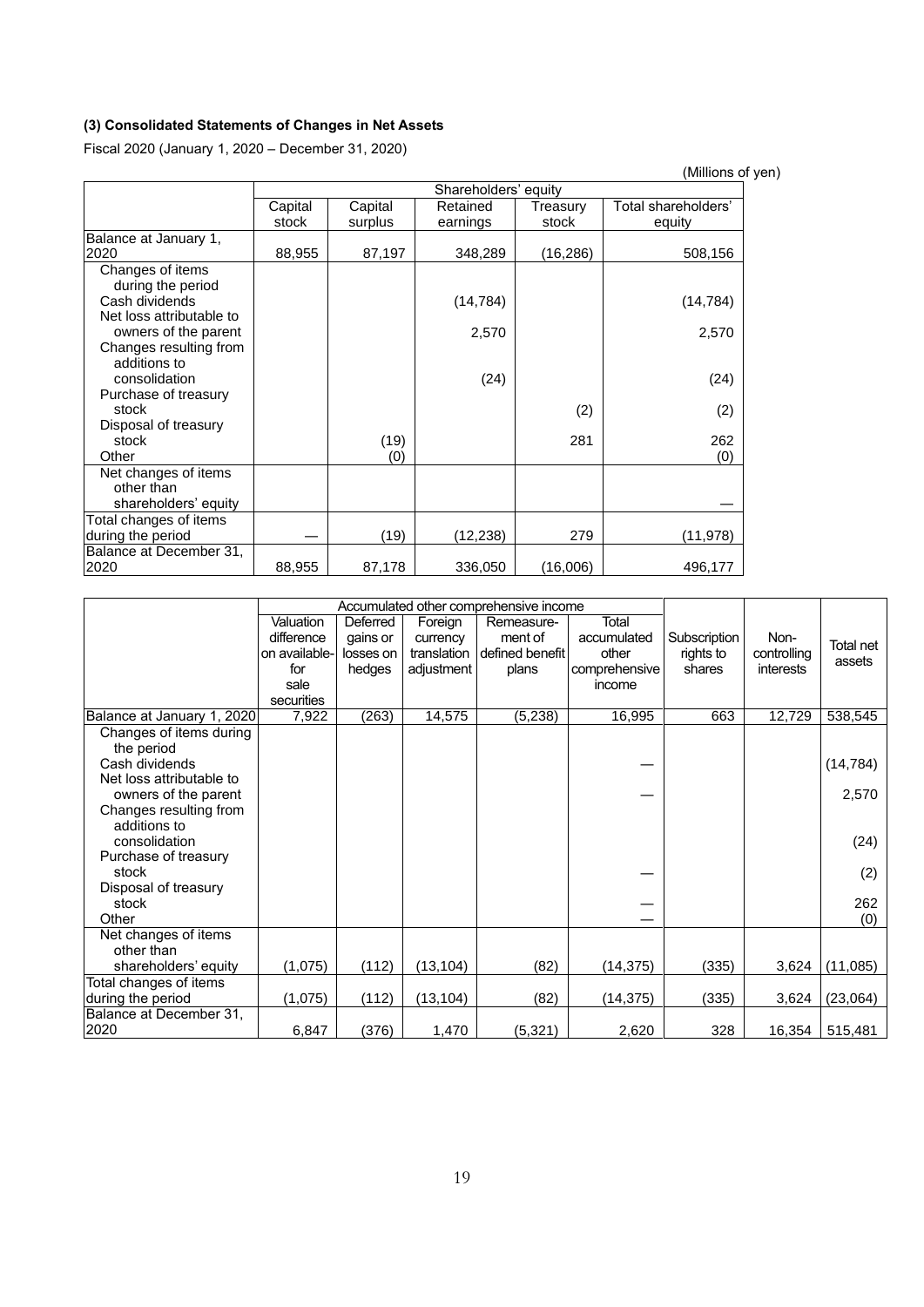### Fiscal 2021 (January 1, 2021 – December 31, 2021)

|                         |         |         | Shareholders' equity |          |                     |
|-------------------------|---------|---------|----------------------|----------|---------------------|
|                         | Capital | Capital | Retained             | Treasury | Total shareholders' |
|                         | stock   | surplus | earnings             | stock    | equity              |
| Balance at January 1,   |         |         |                      |          |                     |
| 2021                    | 88,955  | 87,178  | 336,050              | (16,006) | 496,177             |
| Changes of items during |         |         |                      |          |                     |
| the period              |         |         |                      |          |                     |
| Cash dividends          |         |         | (13, 414)            |          | (13, 414)           |
| Net income attributable |         |         |                      |          |                     |
| to owners of the        |         |         |                      |          |                     |
| parent                  |         |         | 37,262               |          | 37,262              |
| Purchase of treasury    |         |         |                      |          |                     |
| stock                   |         |         |                      | (2)      | (2)                 |
| Disposal of treasury    |         |         |                      |          |                     |
| stock                   |         | (12)    |                      | 123      | 111                 |
| Net changes of items    |         |         |                      |          |                     |
| other than              |         |         |                      |          |                     |
| shareholders' equity    |         |         |                      |          |                     |
| Total changes of items  |         |         |                      |          |                     |
| during the period       |         | (12)    | 23,847               | 120      | 23,956              |
| Balance at December 31, |         |         |                      |          |                     |
| 2021                    | 88,955  | 87,166  | 359,898              | (15,885) | 520.134             |

|                            |               |             |             | Accumulated other comprehensive income |               |              |                  |           |
|----------------------------|---------------|-------------|-------------|----------------------------------------|---------------|--------------|------------------|-----------|
|                            | Valuation     | Deferred    | Foreign     | Remeasure-                             | Total         | Subscription | Non-             |           |
|                            | difference on | gains or    | currency    | ment of                                | accumulated   | rights to    | controlling      | Total net |
|                            | available-for | losses on l | translation | I defined benefit l                    | other         | shares       | <b>interests</b> | assets    |
|                            | sale          | hedges      | adjustment  | plans                                  | comprehensive |              |                  |           |
|                            | securities    |             |             |                                        | income        |              |                  |           |
| Balance at January 1, 2021 | 6,847         | (376)       | 1,470       | (5,321)                                | 2,620         | 328          | 16,354           | 515,481   |
| Changes of items during    |               |             |             |                                        |               |              |                  |           |
| the period                 |               |             |             |                                        |               |              |                  |           |
| Cash dividends             |               |             |             |                                        |               |              |                  | (13, 414) |
| Net income attributable    |               |             |             |                                        |               |              |                  |           |
| to owners of the parent    |               |             |             |                                        |               |              |                  | 37,262    |
| Purchase of treasury       |               |             |             |                                        |               |              |                  |           |
| stock                      |               |             |             |                                        |               |              |                  | (2)       |
| Disposal of treasury       |               |             |             |                                        |               |              |                  |           |
| stock                      |               |             |             |                                        |               |              |                  | 111       |
| Net changes of items       |               |             |             |                                        |               |              |                  |           |
| other than                 |               |             |             |                                        |               |              |                  |           |
| shareholders' equity       | 426           | 595         | 33,178      | 3,030                                  | 37,229        | 86           | 2,848            | 40,165    |
| Total changes of items     |               |             |             |                                        |               |              |                  |           |
| during the period          | 426           | 595         | 33,178      | 3,030                                  | 37,229        | 86           | 2,848            | 64,121    |
| Balance at December 31,    |               |             |             |                                        |               |              |                  |           |
| 2021                       | 7,273         | 219         | 34,648      | (2, 291)                               | 39,850        | 414          | 19,203           | 579,602   |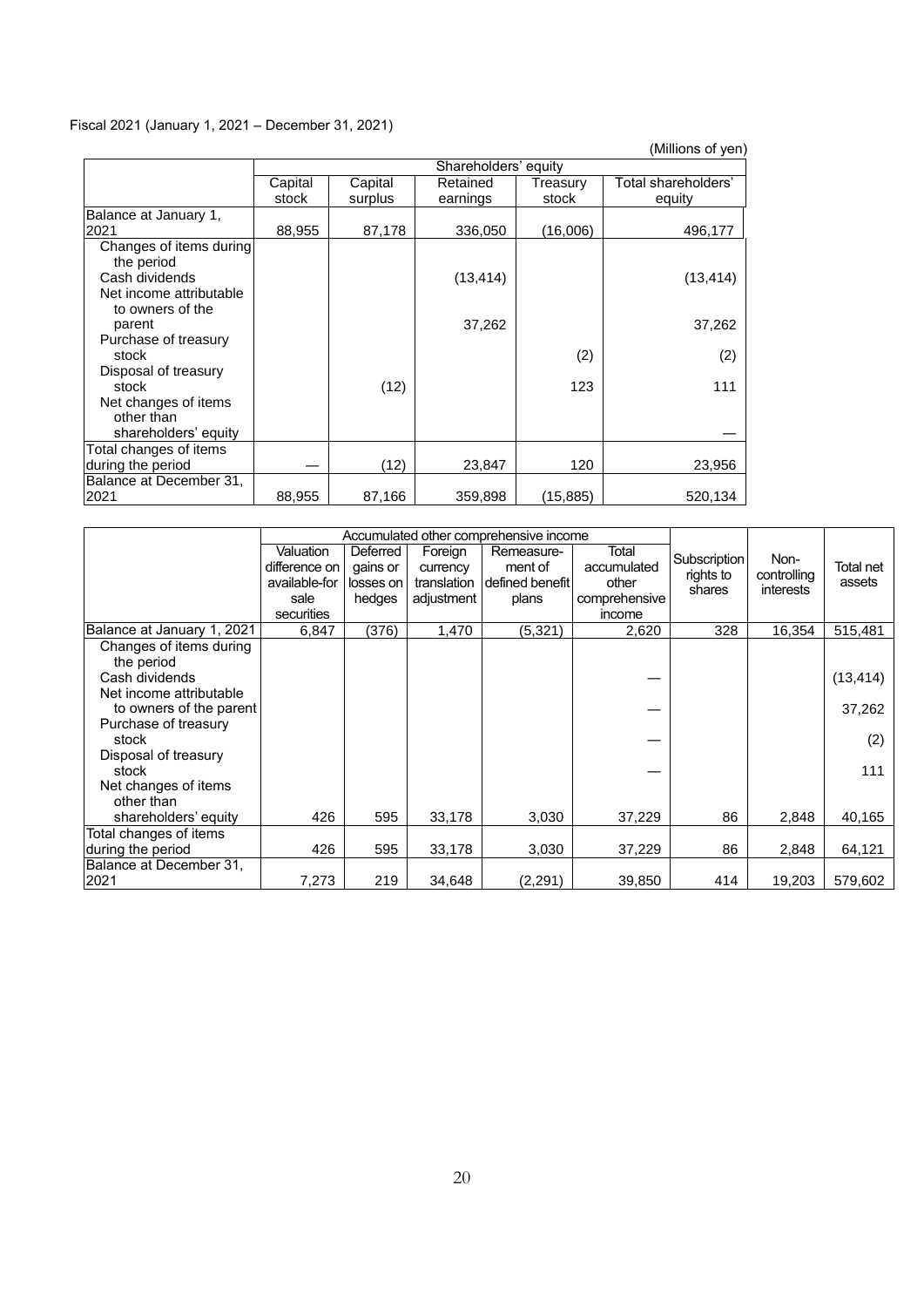### **(4) Consolidated Statements of Cash Flows**

|                                                                               | Fiscal 2020        | Fiscal 2021        |
|-------------------------------------------------------------------------------|--------------------|--------------------|
|                                                                               | (January 1, 2020 - | (January 1, 2021 - |
|                                                                               | December 31, 2020) | December 31, 2021) |
| Net cash provided by (used in) operating activities                           |                    |                    |
| Income before income taxes and noncontrolling interests                       | 9,127              | 58,697             |
| Depreciation and amortization                                                 | 62,459             | 59,003             |
| Increase (decrease) in allowance for doubtful accounts                        | (3)                | (29)               |
| Loss (gain) on sale of investment securities                                  | (937)              | (563)              |
| Loss on litigation                                                            | 23,196             | 4,296              |
| Loss on liquidation of businesses                                             | 5,189              |                    |
| Impairment loss                                                               |                    | 1,569              |
| Loss on disposal of tangible fixed assets                                     | 632                | 1,183              |
| Foreign exchange losses (gains)                                               | 463                | (2,610)            |
| Interest and dividend income                                                  | (777)              | (694)              |
| Interest expenses                                                             | 1,442              | 1,627              |
| Decrease (increase) in notes and accounts receivable - trade                  | 2,637              | (13, 437)          |
| Decrease (increase) in inventories                                            | 16,731             | (17, 537)          |
| Increase (decrease) in notes and accounts payable - trade                     | (3,224)            | 12,244             |
| Increase (decrease) in provision for bonuses                                  | 274                | 858                |
| Increase (decrease) in net defined benefit liabilities                        | 2,524              | 2,273              |
| Decrease (increase) in net defined benefit assets                             | (383)              | (624)              |
| Other, net                                                                    | 8,244              | 10,899             |
| Subtotal                                                                      | 127,596            | 117,157            |
| Interest and dividends received                                               | 921                | 833                |
| Interest expenses paid                                                        | (1,402)            | (1,537)            |
| Income taxes (paid) refund                                                    | (9,624)            | (14, 127)          |
| Loss on litigation paid                                                       | (37, 543)          | (24, 104)          |
| Net cash provided by (used in) operating activities                           | 79,947             | 78,221             |
| Net cash provided by (used in) investing activities                           |                    |                    |
| Net decrease (increase) in time deposits                                      | 4,624              | (150)              |
| Net decrease (increase) in short-term investment securities                   | 14,625             | 6,000              |
| Purchase of investment securities                                             | (95)               | (88)               |
| Proceeds from sale and redemption of investment securities                    | 2,760              | 1,647              |
| Purchase of tangible fixed assets and intangible fixed assets                 | (83, 490)          | (68, 408)          |
| Payments for disposal of tangible fixed assets and intangible<br>fixed assets | (1, 425)           | (1,774)            |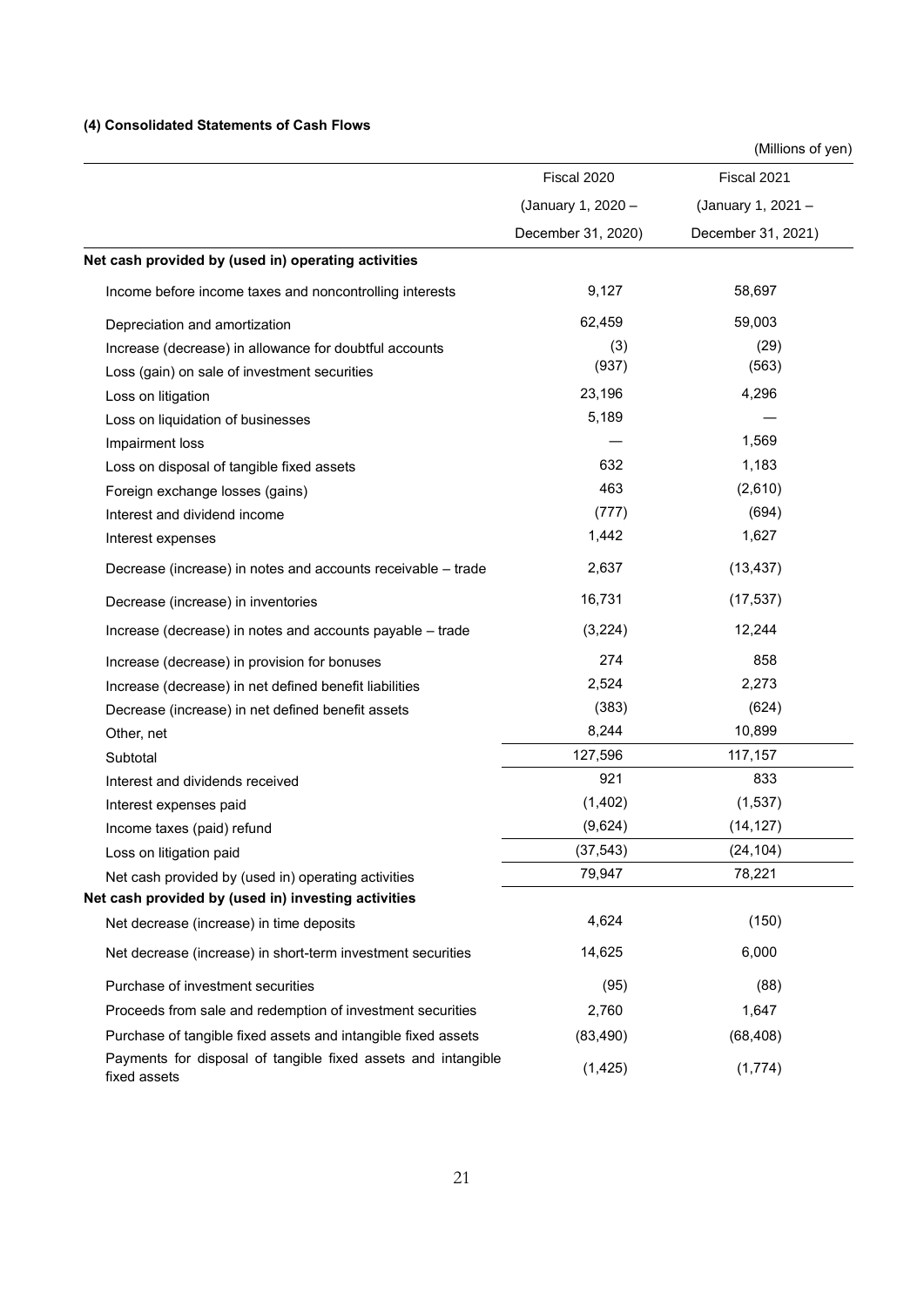|                                                                               |                    | (Millions of yen)  |
|-------------------------------------------------------------------------------|--------------------|--------------------|
|                                                                               | Fiscal 2020        | Fiscal 2021        |
|                                                                               | (January 1, 2020 - | (January 1, 2021 - |
|                                                                               | December 31, 2020) | December 31, 2021) |
| Proceeds from sales of tangible fixed assets and intangible fixed<br>assets   | 69                 | 92                 |
| Other, net                                                                    | (1,095)            | (2,912)            |
| Net cash provided by (used in) investing activities                           | (64, 025)          | (65, 595)          |
| Net cash provided by (used in) financing activities                           |                    |                    |
| Net increase (decrease) in short-term loans payable                           | (351)              |                    |
| Net increase (decrease) in commercial paper                                   | (4,000)            | (20,000)           |
| Proceeds from long-term loans payable                                         | 79,274             | 6,212              |
| Repayment of long-term loans payable                                          | (34)               | (29)               |
| Proceeds from corporate bonds                                                 | 30,000             |                    |
| Payment for redemption of corporate bonds                                     |                    | (20,000)           |
| Purchase of treasury stock                                                    | (2)                | (2)                |
| Proceeds from sale of treasury stock                                          | 105                | 82                 |
| Cash dividends paid                                                           | (14, 784)          | (13, 414)          |
| Proceeds from stock issuance to minority interests                            | 3,559              | 1,820              |
| Cash dividends paid to noncontrolling interests                               | (308)              | (220)              |
| Other, net                                                                    | (1,949)            | (1, 894)           |
| Net cash provided by (used in) financing activities                           | 91,508             | (47, 447)          |
| Effect of Exchange Rate Changes on Cash and Cash Equivalents                  | (1, 541)           | 4,224              |
| Net Increase (Decrease) in Cash and Cash Equivalents                          | 105,888            | (30, 596)          |
| Cash and Cash Equivalents, Beginning of the Period                            | 75,967             | 182,084            |
| Increase in Cash and Cash Equivalents from Newly Consolidated<br>Subsidiaries | 228                |                    |
| Cash and Cash Equivalents, End of the Period                                  | 182,084            | 151,487            |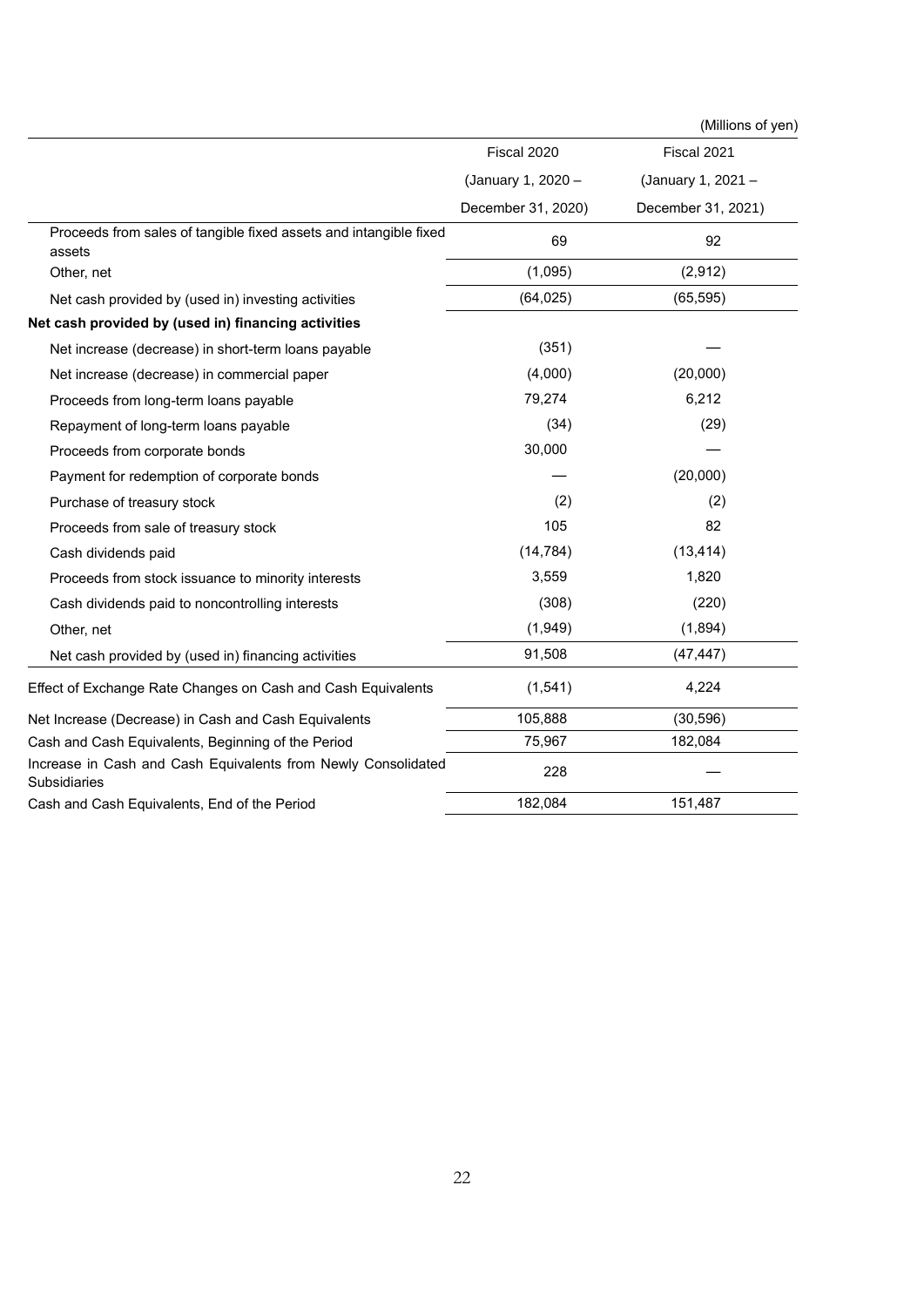#### **(5) Notes regarding Consolidated Financial Statements**

#### **Notes regarding Going Concern Assumptions**

None

### **Changes to Presentation Methods (Regarding Consolidated Balance Sheets)**

The "current portion of long-term loans payable," previously included in "short-term loans payable" under current liabilities, is listed as a separate line item from the year ended December 31, 2021 due to an increase in its financial significance. The previous year's Consolidated Financial Statements have been amended to reflect this change in presentation.

As a result, on the Consolidated Balance Sheet, "short-term loans payable" of ¥34,509 million presented under current liabilities as of the previous year-end has been reclassified as "short-term loans payable" of ¥34,480 million and "current portion of long-term loans payable of ¥29 million."

#### **Changes to Accounting Estimates**

#### **(Income Taxes for Prior Periods)**

Regarding the preferential tax programs in the Belgian tax code, which were applied to Kuraray's Belgian subsidiary in previous fiscal years, the ruling of the European General Court (which invalidated the European Commission's finding of a legal violation) was dismissed by the Court of Justice of the European Union and the case was sent back to the lower court for reassessment. As a result, the subsidiary again revised its final tax burden risk ratio of ¥2,785 million (21 million euros), which anticipates additional taxation. The estimate was changed, and the original estimate and the difference from that were recorded as income taxes for prior periods.

As a result, fiscal 2021 net income decreased ¥1,386 million.

#### **Segment and Other Information**

#### **(Segment Information)**

#### **1. Segment Overview**

The business segments reported by Kuraray are the business units for which the Company is able to obtain respective financial information separately in order for the Board of Directors to conduct periodic investigations to determine the distribution of management resources and evaluate their business results.

Kuraray adopts an in-house company system where each in-house company conducts business activities and establishes its own comprehensive strategy, both for Japan and for overseas markets, for the products it handles. In addition, among Kuraray subsidiaries, Kuraray Trading Co., Ltd. independently conducts propriety planning and sales activities, including the processing and sale of Kuraray Group products as well as other companies' products.

Consequently, Kuraray has created five business segments for reporting – "Vinyl Acetate," "Isoprene," "Functional Materials," "Fibers and Textiles" and "Trading" – categorized by product group based on the respective in-house companies and the Trading segment.

The Vinyl Acetate segment manufactures and markets functional resins and film, including PVA, PVB and EVAL. The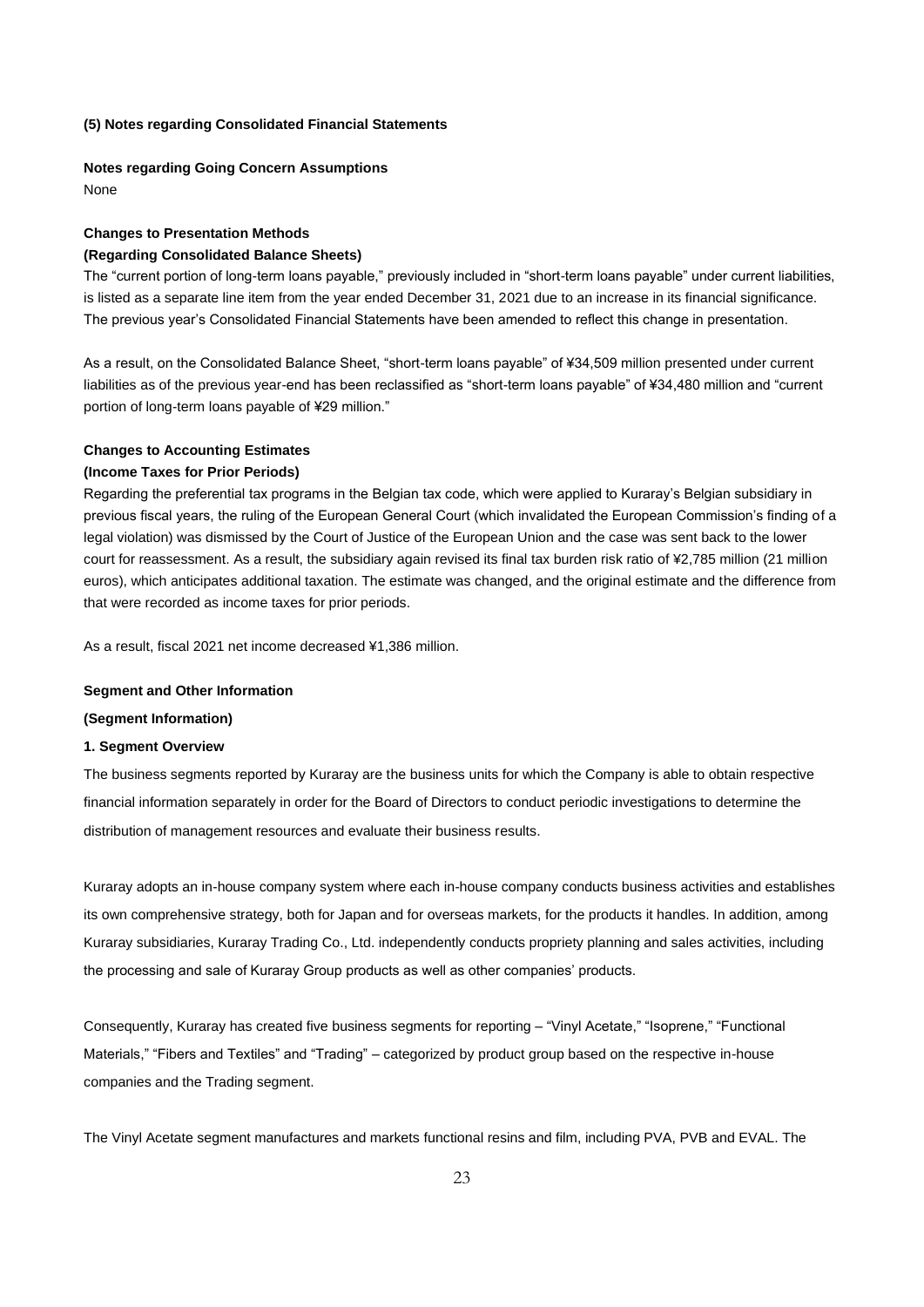Isoprene segment manufactures and markets SEPTON thermoplastic elastomer, isoprene-related products and GENESTAR. The Functional Materials segment manufactures and markets methacrylic resin, medical products and carbon materials. The Fibers and Textiles segment manufactures and sells synthetic fibers and textiles, CLARINO manmade leather, non-woven fabrics and others. The Trading segment mainly processes and sells synthetic fibers and manmade leather, and conducts planning and marketing for other products produced by the Kuraray Group and other companies.

#### **2. Methods for Calculating Reporting Segment Net Sales, Income and Loss, Assets and Other Items**

The accounting method applied to reported business segments is the same as that used in creating the consolidated financial statements. Profits from reported segments are operating income, and intersegment sales and transfers are based on the prevailing market prices.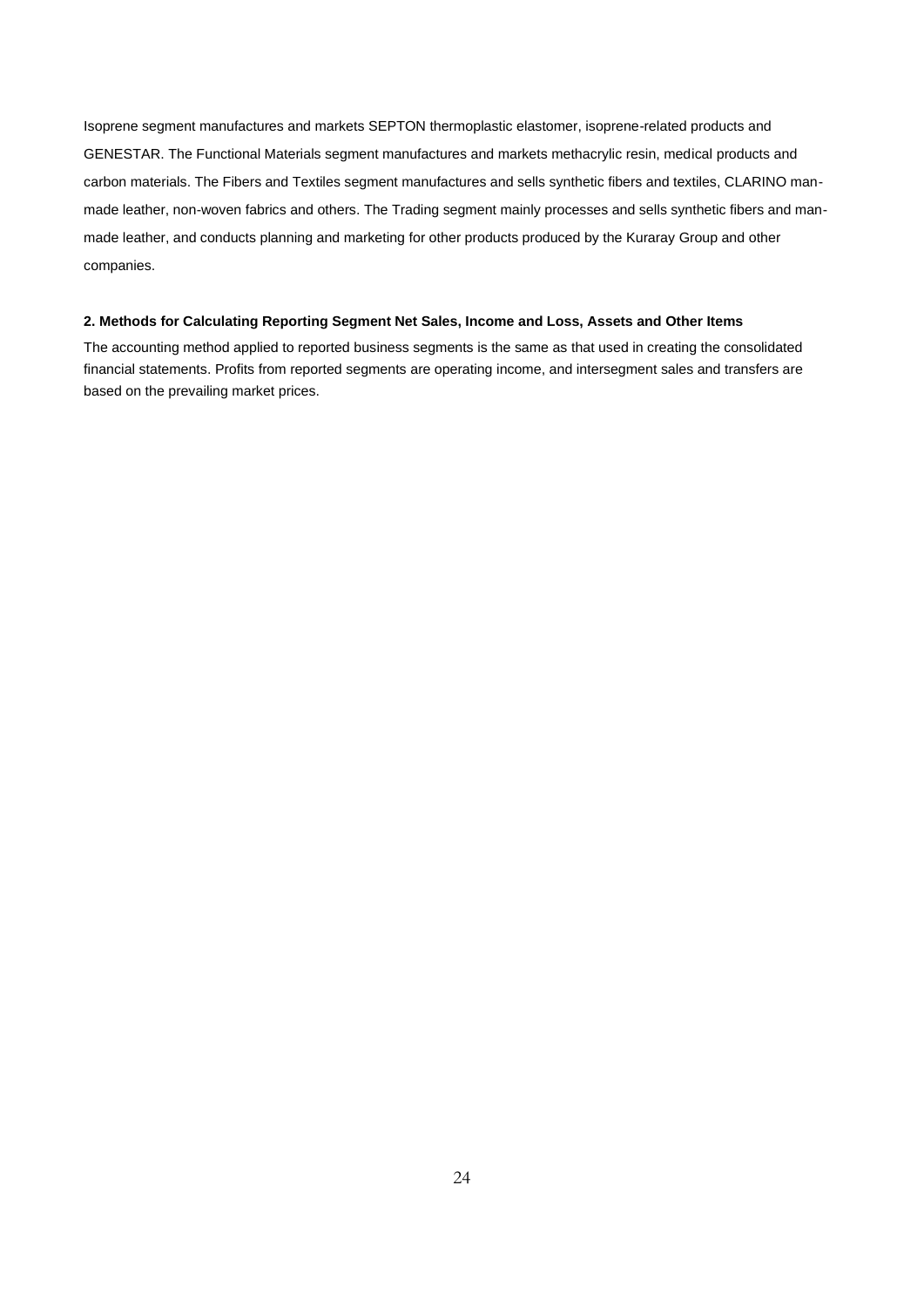### **3. Net Sales, Income and Loss, Net Assets and Other Items by Reporting Segment Fiscal 2020 (January 1, 2020 to December 31, 2020)**

|                                                                   |         |         | <b>Reporting Segment</b>   |                 |         |         | Other                 | Total   |            | Adjustment <sup>2</sup> Consolidated |
|-------------------------------------------------------------------|---------|---------|----------------------------|-----------------|---------|---------|-----------------------|---------|------------|--------------------------------------|
|                                                                   | Vinyl   |         | Isoprene Functional Fibers |                 | Trading | Total   | Business <sup>1</sup> |         |            | Statements                           |
|                                                                   | Acetate |         | <b>Materials</b>           | and             |         |         |                       |         |            | of Income                            |
|                                                                   |         |         |                            | <b>Textiles</b> |         |         |                       |         |            |                                      |
| Net sales<br>Outside<br>customers<br>Inter-segment                | 215,702 | 26,943  | 106,650                    | 40,872          | 122,012 | 512,180 | 29,617                | 541,797 |            | 541,797                              |
| sales and<br>transfers                                            | 41,412  | 23,447  | 18,330                     | 13,536          | 2,426   | 99,152  | 12,089                | 111,242 | (111, 242) |                                      |
| Total                                                             | 257,114 | 50,390  | 124,980                    | 54,408          | 124,438 | 611,332 | 41,707                | 653,039 | (111, 242) | 541,797                              |
| Segment income<br>(loss)                                          | 40,779  | 3,808   | 2,994                      | 2,155           | 3,606   | 53,344  | 214                   | 53,559  | (9,217)    | 44,341                               |
| Segment assets                                                    | 391,914 | 108,852 | 205,673                    | 70,378          | 43,422  | 820,241 | 48,168                | 868,410 | 183,173    | 1,051,584                            |
| Other items<br>Depreciation<br>and<br>amortization<br>(other than | 35,436  | 3,058   | 12,395                     | 3,768           | 97      | 54,756  | 1,085                 | 55,842  | 2,850      | 58,693                               |
| goodwill)<br>Impairment<br>loss                                   |         |         | 4,475                      |                 |         | 4,475   |                       | 4,475   |            | 4,475                                |
| Amortization of<br>qoodwill<br>Balance of                         | 1,244   |         | 2,521                      |                 |         | 3,766   |                       | 3,766   |            | 3,766                                |
| goodwill at end<br>of current<br>period                           | 14,741  |         | 36,363                     |                 |         | 51,105  |                       | 51,105  |            | 51,105                               |
| Investments in<br>equity method<br>affiliates<br>Increase in      |         |         |                            | 2,472           |         | 2,472   |                       | 2,472   |            | 2,472                                |
| tangible fixed<br>assets and<br>intangible fixed<br>assets        | 21,656  | 26,615  | 11,323                     | 8,228           | 314     | 68,139  | 2,563                 | 70,702  | 5,997      | 76,700                               |

Notes:

1. The "Other Business" category incorporates operations not included in business segment reporting, including the aqua business and engineering

business.

2. Adjustment is as follows: Included within segment loss of ¥9,217 million is the elimination of intersegment transactions of ¥2,017 million and corporate expenses of ¥11,234 million. Corporate expenses mainly comprise headquarters' general and administrative expenses and the submitting company's basic research expenses.

3. Segment income is adjusted to agree with operating income in the consolidated statements of income.

- 4. Adjustment is as follows: Included with segment assets of ¥183,173 million is the elimination of intersegment transactions of ¥32,157 million and unallocated corporate assets of ¥215,331 million. Corporate assets mainly comprise the submitting company's surplus funds, long-term investments and assets related to basic research and administrative divisions at headquarters.
- 5. The ¥4,475 million impairment loss for Functional Materials is included in the loss on liquidation of businesses presented under extraordinary loss.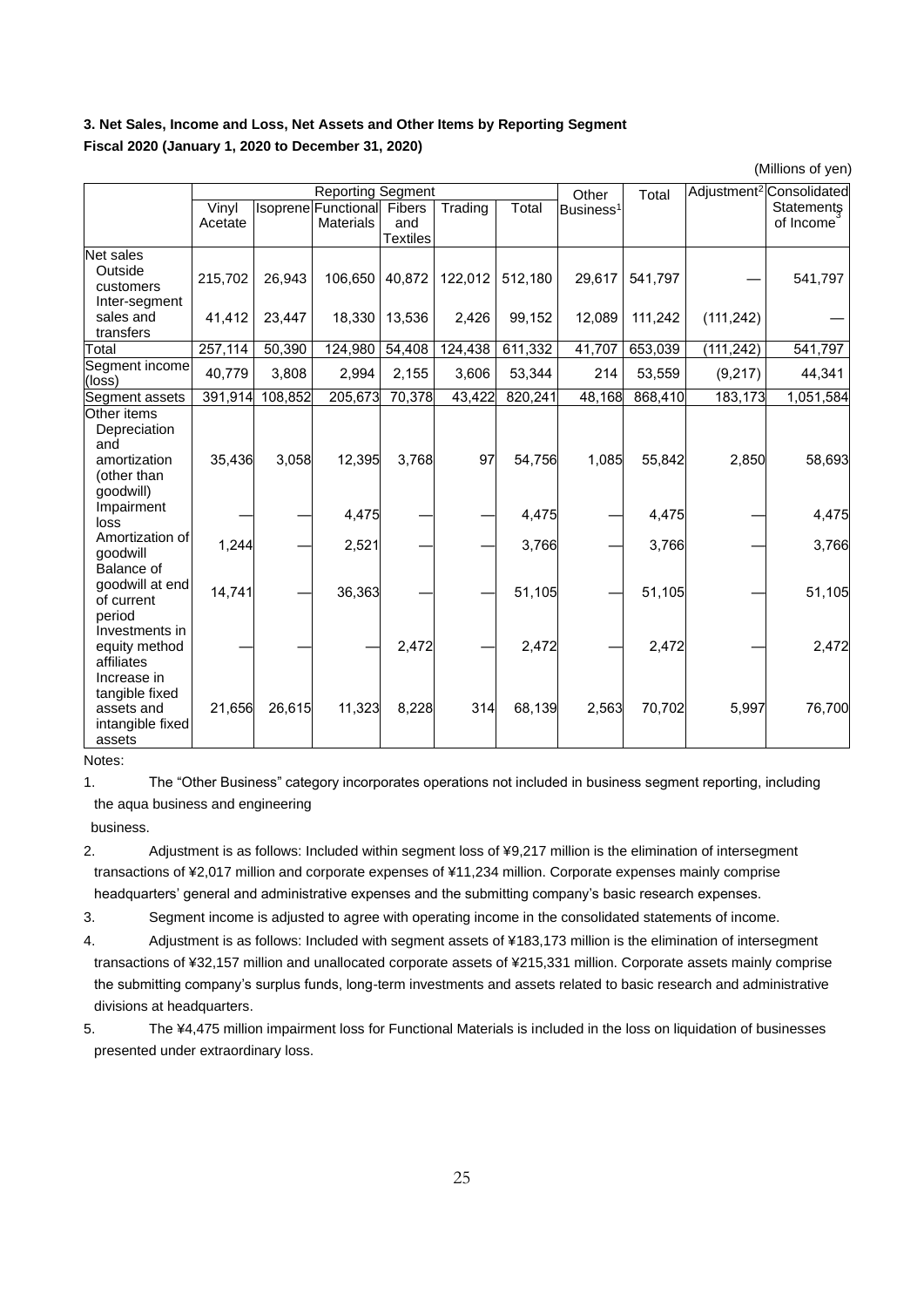#### **Fiscal 2021 (January 1, 2021 to December 31, 2021)**

(Millions of yen)

|                                                                                |         |         | <b>Reporting Segment</b>   |                 |         |         | Other                 | Total   |            | Adjustment <sup>2</sup> Consolidated |
|--------------------------------------------------------------------------------|---------|---------|----------------------------|-----------------|---------|---------|-----------------------|---------|------------|--------------------------------------|
|                                                                                | Vinyl   |         | Isoprene Functional Fibers |                 | Trading | Total   | Business <sup>1</sup> |         |            | Statements                           |
|                                                                                | Acetate |         | <b>Materials</b>           | and             |         |         |                       |         |            | of Income                            |
|                                                                                |         |         |                            | <b>Textiles</b> |         |         |                       |         |            |                                      |
| Net sales<br>Outside<br>customers                                              | 254,814 | 31,994  | 118,085                    | 46,023          | 141,306 | 592,224 | 37,146                | 629,370 |            | 629,370                              |
| Inter-segment<br>sales and<br>transfers                                        | 49,875  | 29,946  | 20,992                     | 15,058          | 2,721   | 118,595 | 10,469                | 129,064 | (129,064)  |                                      |
| Total                                                                          | 304,690 | 61,940  | 139,078 61,082             |                 | 144,027 | 710,819 | 47,615                | 758,435 | (129, 064) | 629,370                              |
| Segment income<br>(loss)                                                       | 57,726  | 5,694   | 8,189                      | 5,302           | 4,852   | 81,766  | 908                   | 82,674  | (10, 417)  | 72,256                               |
| Segment assets                                                                 | 421,062 | 124,467 | 225,987                    | 76,741          | 50,316  | 898,575 | 47,898                | 946,474 | 144,539    | 1,091,014                            |
| Other items<br>Depreciation<br>and<br>amortization<br>(other than<br>goodwill) | 32,618  | 2,487   | 11,459                     | 4,300           | 86      | 50,952  | 1,197                 | 52,150  | 3,194      | 55,344                               |
| Impairment<br>loss                                                             | 10      |         | 26                         |                 |         | 37      | 51                    | 88      | 1,481      | 1,569                                |
| Amortization of<br>goodwill<br>Balance of                                      | 1,290   |         | 2,368                      |                 |         | 3,659   |                       | 3,659   |            | 3,659                                |
| goodwill at end<br>of current<br>period                                        | 14,764  |         | 37,870                     |                 |         | 52,635  |                       | 52,635  |            | 52,635                               |
| Investments in<br>equity method<br>affiliates<br>Increase in                   |         |         |                            | 2,967           |         | 2,967   |                       | 2,967   |            | 2,967                                |
| tangible fixed<br>assets and<br>intangible fixed<br>assets                     | 20,301  | 14,665  | 17,118                     | 5,711           | 555     | 58,352  | 1,416                 | 59,769  | 6,177      | 65,947                               |

Notes:

1. The "Other Business" category incorporates operations not included in business segment reporting, including the aqua business and engineering business.

2. Adjustment is as follows: Included within segment loss of ¥10,417 million is the elimination of intersegment transactions of ¥1,773 million and corporate expenses of ¥12,191 million. Corporate expenses mainly comprise headquarters' general and administrative expenses and the submitting company's basic research expenses.

3. Segment income is adjusted to agree with operating income in the consolidated statements of income.

- 4. Adjustment is as follows: Included with segment assets of ¥144,539 million is the elimination of intersegment transactions of ¥32,478 million and unallocated corporate assets of ¥177,018 million. Corporate assets mainly comprise the submitting company's surplus funds, long-term investments and assets related to basic research and administrative divisions at headquarters.
- 5. The ¥1,418 million impairment loss for Functional Materials is included in the loss on liquidation of businesses presented under extraordinary loss.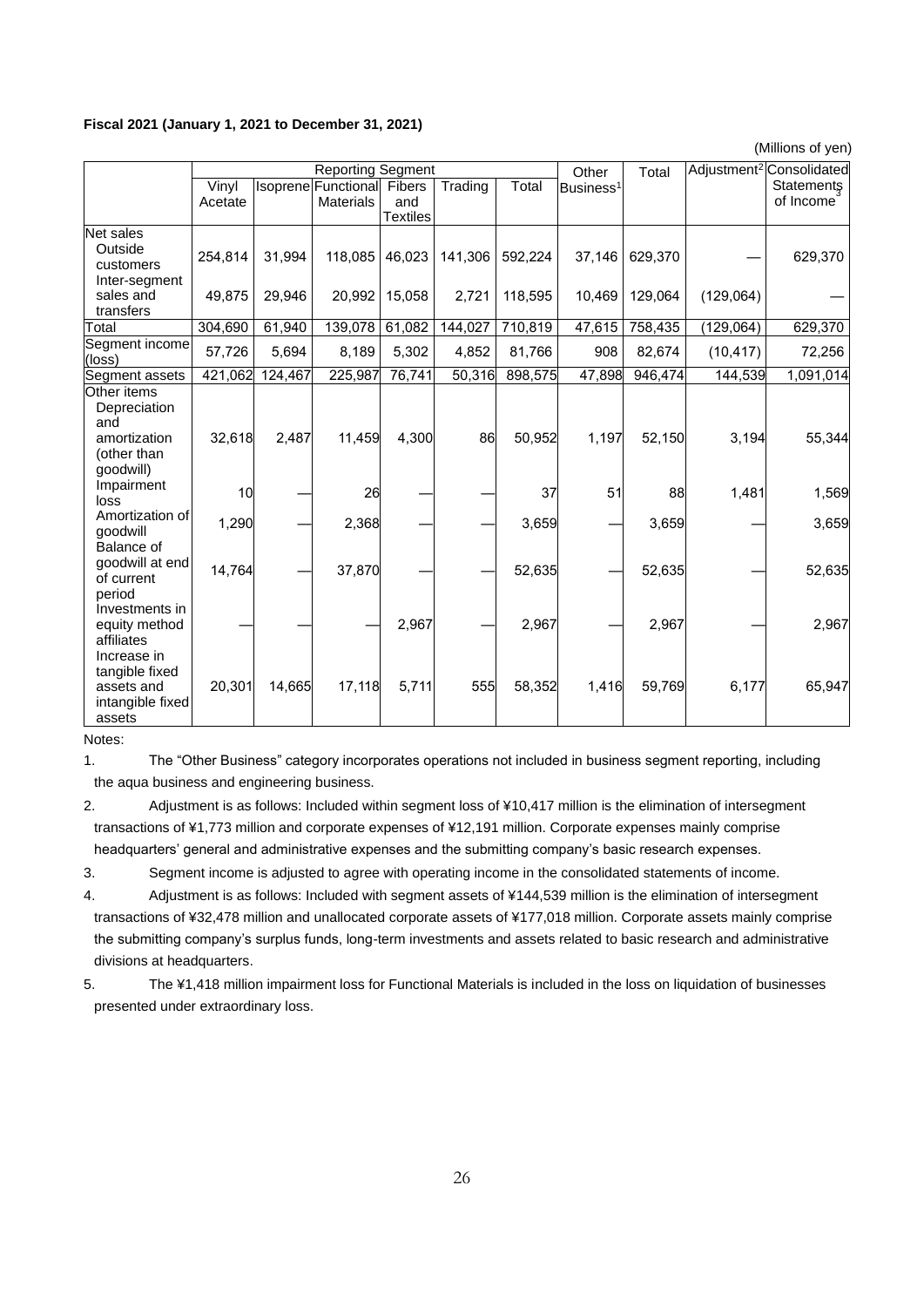#### Related Information

Fiscal 2020 (January 1, 2020 – December 31, 2020) Information by Each Product and Service

| Information by Each Product and Service |               | (Millions of ven) |                  |          |                       |         |
|-----------------------------------------|---------------|-------------------|------------------|----------|-----------------------|---------|
|                                         | Vinyl Acetate | <b>Isoprene</b>   | Functional       | Fibers & | <b>Other Business</b> | Total   |
|                                         |               |                   | <b>Materials</b> | Textiles |                       |         |
| Net sales to outside customers          | 254.180       | 50.341            | 124.899          | 76.078   | 36.297                | 541.797 |

Notes:

Principal products of each segment are as follows:

Vinyl Acetate: PVA resin and film, PVB resin and film, EVAL resin and others

Isoprene: SEPTON thermoplastic elastomer, isoprene chemicals, GENESTAR heat-resistant polyamide resin and others

Functional Materials:Methacrylic resin*,* medical products, carbon materials and others

Fibers and Textiles: KURALON, CLARINO man-made leather, KURAFLEX non-woven fabrics*,* MAGIC TAPE hook and loop fasteners, polyester and others

Other Business: Aqua business, engineering business and others

#### 2. Information by Geographical Segment

(1) Net Sales (Millions of yen)

| Japan                     | <b>States</b><br>Jnited | China        | Europe  | Asia   | Other.<br>Area | Total               |
|---------------------------|-------------------------|--------------|---------|--------|----------------|---------------------|
| $0.97^\circ$<br>E7<br>، ن | 100.300                 | 70.<br>2,568 | 118.641 | 68.058 | 254<br>24      | $54^{\prime}$<br>У, |

Note: Net sales are classified by country or area based on customer location.

#### (2) Tangible Fixed Assets

| (Millions of yen) |
|-------------------|
|-------------------|

|         |                      |          |            | . <i>.</i> |
|---------|----------------------|----------|------------|------------|
| Japan   | <b>United States</b> | Thailand | Other Area | Total      |
| 186.522 | 114,684              | 50.484   | 77.700     | 429.391    |

#### 3. Major Customers

No information is available as there is no single outside customer accounting for 10% or more of the Company's total net sales.

Fiscal 2021 (January 1, 2021 – December 31, 2021) Information by Each Product and Service

|                                | Information by Each Product and Service |          |            |                |                       | (Millions of ven) |  |  |
|--------------------------------|-----------------------------------------|----------|------------|----------------|-----------------------|-------------------|--|--|
|                                | Vinyl Acetate                           | Isoprene | Functional | Fibers &       | <b>Other Business</b> | Total             |  |  |
|                                |                                         |          | Materials  | $\tau$ extiles |                       |                   |  |  |
| Net sales to outside customers | 301,055                                 | 60.562   | 138.834    | 84.015         | 44.903                | 629.370           |  |  |

Notes:

Principal products of each segment are as follows:

Vinyl Acetate: PVA resin and film, PVB resin and film, EVAL resin and others

Isoprene: SEPTON thermoplastic elastomer, isoprene chemicals, GENESTAR heat-resistant polyamide resin and others Functional Materials:Methacrylic resin*,* medical products, carbon materials and others

Fibers and Textiles: KURALON, CLARINO man-made leather, KURAFLEX non-woven fabrics*,* MAGIC TAPE hook and loop fasteners, polyester and others

Other Business: Aqua business, engineering business and others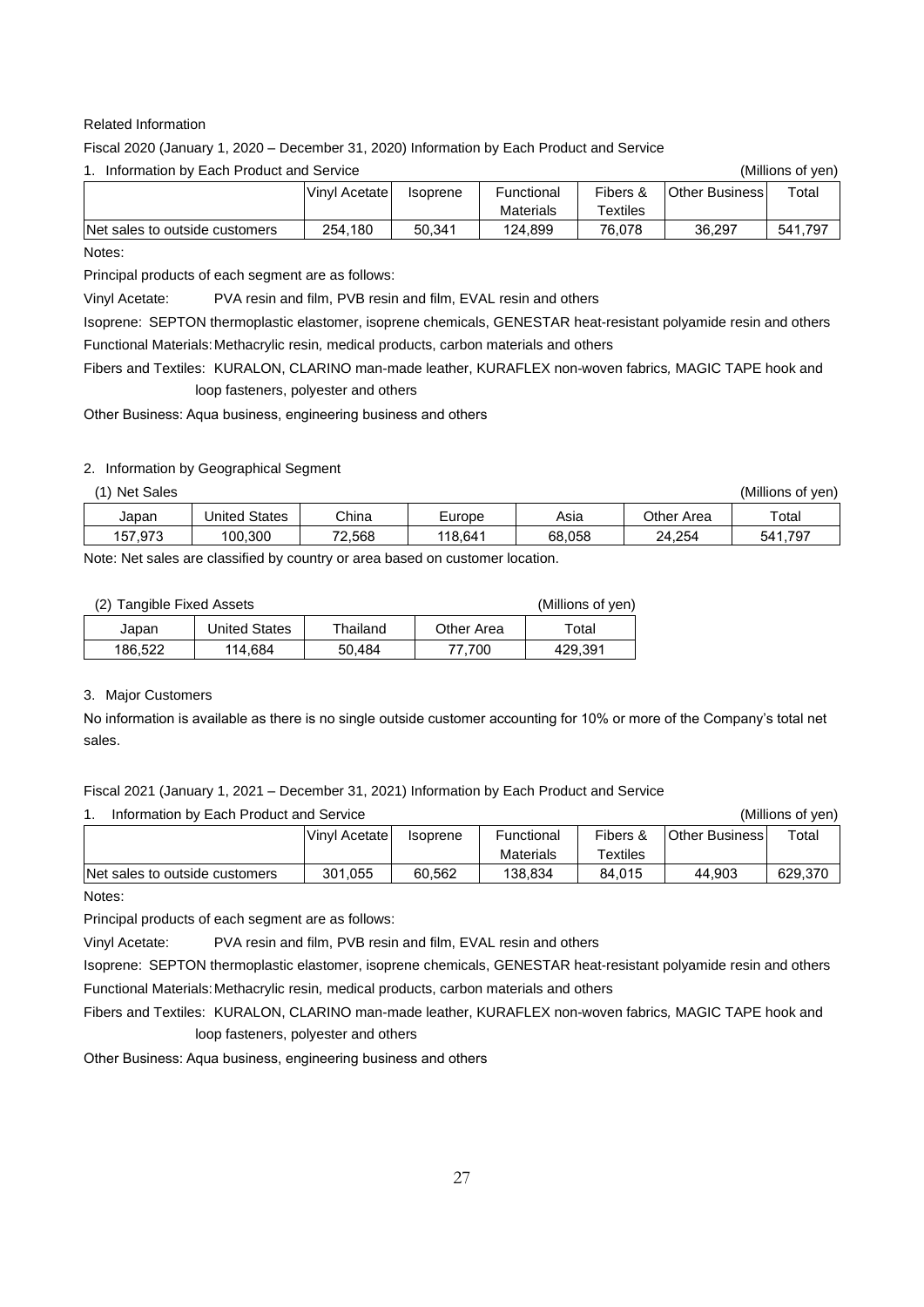#### 2. Information by Geographical Segment

(1) Net Sales (Millions of yen)

| Japan                | <b>Jnited States</b> | China       | Europe  | Asia   | Other .<br>Area | Total      |
|----------------------|----------------------|-------------|---------|--------|-----------------|------------|
| 0.532<br>$\cdot$ 70. | 116.400              | 774<br>86.7 | 148.405 | 77.528 | 29.729          | חדפ<br>629 |
| $\cdots$<br>.        | $\cdot$              |             |         |        |                 |            |

Note: Net sales are classified by country or area based on customer location.

#### (2) Tangible Fixed Assets (Millions of yen)

| (4) Tangibio i ikoa 7199019<br>$\frac{1}{2}$ |                      |          |            |             |  |  |
|----------------------------------------------|----------------------|----------|------------|-------------|--|--|
| Japan                                        | <b>United States</b> | Thailand | Other Area | $\tau$ otal |  |  |
| 185.489                                      | 124.469              | 62.640   | 82.667     | 455.266     |  |  |

#### 3. Major Customers

No information is available as there is no single outside customer accounting for 10% or more of the Company's total net sales.

#### **Noncurrent assets and impairment loss by reporting segment**

Fiscal 2020 (January 1, 2020 – December 31, 2020)

Omitted because the same information is provided under segment information

Fiscal 2021 (January 1, 2021 – December 31, 2021)

Omitted because the same information is provided under segment information

#### **Amortization of goodwill and unamortized balances by reporting segment**

Fiscal 2020 (January 1, 2020 – December 31, 2020)

Omitted because the same information is provided under segment information

### Fiscal 2021 (January 1, 2021 – December 31, 2021)

Omitted because the same information is provided under segment information

#### **Negative goodwill by reporting segment**

Fiscal 2020 (January 1, 2020 – December 31, 2020) None

Fiscal 2021 (January 1, 2021 – December 31, 2021)

None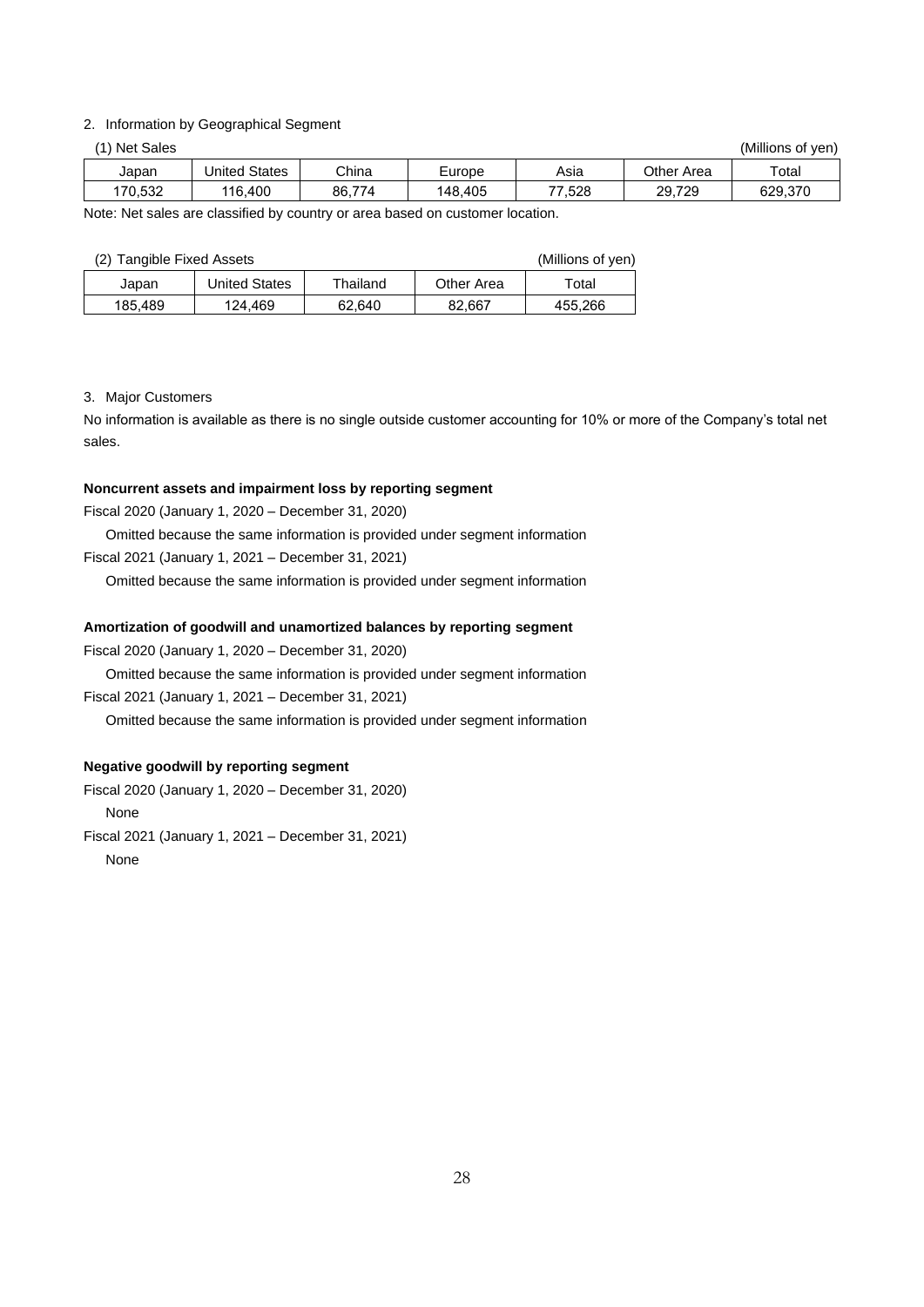#### **Per Share Information**

|                                         | Fiscal 2020                              | Fiscal 2021                              |  |
|-----------------------------------------|------------------------------------------|------------------------------------------|--|
|                                         | (January 1, 2020 -<br>December 31, 2020) | (January 1, 2021 -<br>December 31, 2021) |  |
| Net assets per share (yen)              | 1.450.32                                 | 1.627.84                                 |  |
| Basic net income (loss) per share (yen) | 7.48                                     | 108.32                                   |  |
| Diluted net income per share (yen)      | 7.47                                     | 108.23                                   |  |

Notes: 1. The basis for the computation of basic and diluted income per share is as follows:

|                                                                                                          | Fiscal 2020                              | Fiscal 2021                              |
|----------------------------------------------------------------------------------------------------------|------------------------------------------|------------------------------------------|
|                                                                                                          | (January 1, 2020 -<br>December 31, 2020) | (January 1, 2021 -<br>December 31, 2021) |
| Basic net income (loss) per share                                                                        |                                          |                                          |
| Net income (loss) attributable to owners<br>of the parent (millions of yen)                              | 2.570                                    | 37,262                                   |
| Amount unallocated to common stock<br>(millions of yen)                                                  |                                          |                                          |
| Net income (loss) attributable to owners<br>of the parent allocated to common stock<br>(millions of yen) | 2,570                                    | 37,262                                   |
| Average number of common stock<br>outstanding during the fiscal year<br>(thousand shares)                | 343,879                                  | 343,987                                  |
|                                                                                                          |                                          |                                          |
| Diluted net income per share                                                                             |                                          |                                          |
| Adjustment made on net income (millions<br>of yen)                                                       |                                          |                                          |
| Increase of common stocks (thousand<br>shares)                                                           | 284                                      | 295                                      |
| [Subscription rights to shares included in<br>abovel                                                     | (284)                                    | (295)                                    |
| Outline of the residual securities not<br>included in the calculation of the diluted<br>net income       |                                          |                                          |

### **Significant Subsequent Information**

Purchase of treasury stock

At a meeting of the Board of Directors held on February 9, 2022, the Company resolved to execute share buyback as follows, pursuant to Article 156 of the Companies Act as applied pursuant to Article 165, Paragraph 3, of the same act.

1. Reason for the share buyback

The Company will execute a share buyback in order to strengthen shareholder returns and improve capital efficiency, as well as to enable a flexible capital policy in the future.

2. Purchase Details

(1) Type of shares to be purchased: Common stock of the Company

(2) Total number of shares to be purchased: 11,000,000 shares (upper limit)

Ratio to the total number of issued shares (excluding treasury stock): 3.20%